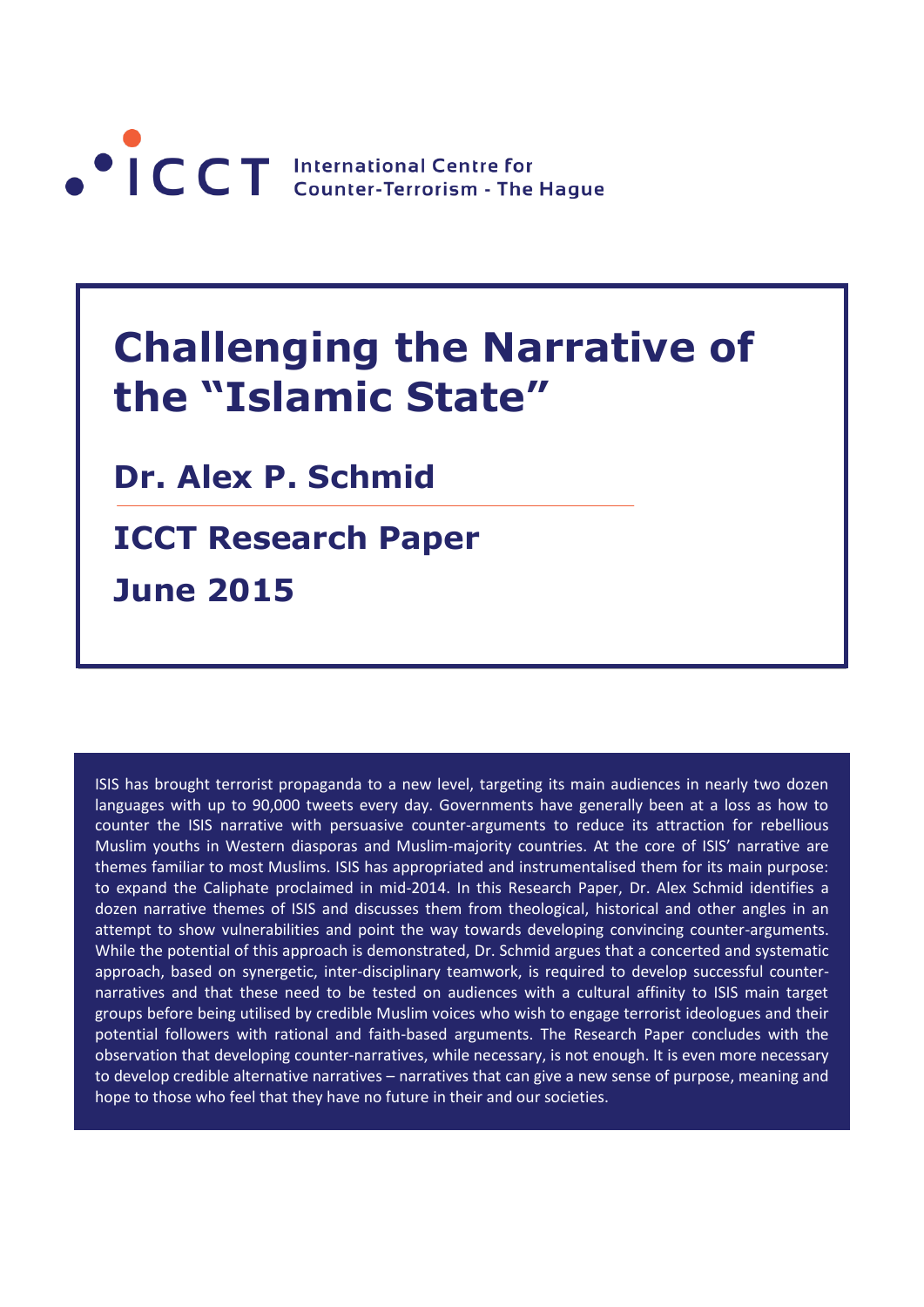# **About the Authors**

**Alex P. Schmid** is a Research Fellow at ICCT, and Director of the Terrorism Research Initiative (TRI), an international network of scholars who seek to enhance human security through collaborative research. He was co-editor of the journal Terrorism and Political Violence and is currently editor-in-chief of Perspectives on Terrorism, the online journal of TRI. Dr. Schmid held a chair in International Relations at the University of St. Andrews (Scotland) where he was, until 2009, also Director of the Centre for the Study of Terrorism and Political Violence (CSTPV). From 1999 to 2005 he was Officer-in-Charge of the Terrorism Prevention Branch at the UN Office on Drugs and Crime (UNODC) in the rank of a Senior Crime Prevention and Criminal Justice Officer. From 1994 to 1999, Dr. Schmid was an elected member of the Executive Board of ISPAC (International Scientific and Professional Advisory Council) of the United Nations' Crime Prevention and Criminal Justice Programme. Until 1999 he held the position of Extraordinary Professor for the Empirical Study of Conflict and Conflict Resolution (Synthesis Chair) at the Department of Sociology, Erasmus University, Rotterdam, and the position of Research Coordinator of PIOOM (Interdisciplinary Research Projects on Root Causes of Human Rights Violations, Centre for the Study of Social Conflict) at Leiden University. In 2003, Dr. Schmid was appointed Corresponding Member of the Royal Netherlands Academy of Arts and Sciences (KNAW), which was followed by an appointment as Fellow-in-Residence at the KNAW's Netherlands Institute for Advanced Study in the Humanities and Social Sciences (NIAS) in 2011. Currently, Alex Schmid serves on a number of boards, including Europol's TE-SAT, the Genocide Prevention Advisory Network (GPAN), the Asia-Pacific Foundation and the Global Terrorism Database of START, a Center of Excellence of the U.S. Department of Homeland Security at the University of Maryland. He is also a Senior Fellow of the Memorial Institute for the Prevention of Terrorism (MIPT) in Oklahoma.

# **About ICCT - The Hague**

**The International Centre for Counter-Terrorism – The Hague (ICCT)** is an independent knowledge centre that focuses on information creation, collation and dissemination pertaining to the preventative and international legal aspects of counter-terrorism. The core of ICCT's work centres on such themes as de- and counterradicalisation, human rights, impunity, the rule of law and communication in relation to counter-terrorism. Functioning as a nucleus within the international counter-terrorism network, ICCT – The Hague endeavours to connect academics, policymakers and practitioners by providing a platform for productive collaboration, practical research, exchange of expertise and analysis of relevant scholarly findings. By connecting the knowledge of experts to the issues that policymakers are confronted with, ICCT – The Hague contributes to the strengthening of both research and policy. Consequently, avenues to new and innovative solutions are identified, which will reinforce both human rights and security.

## **Contact**

ICCT – The Hague Koningin Julianaplein 10 P.O. Box 13228 2501 EE, The Hague The Netherlands

**T** +31 (0)70 800 9531 **E [info@icct.nl](mailto:info@icct.nl)**

*All papers can be downloaded free of charge at* **[www.icct.nl](http://www.icct.nl/)** *Stay up to date with ICCT, follow us online on* [Facebook](https://www.facebook.com/pages/International-Centre-for-Counter-Terrorism-The-Hague/153629044683670?sk=wall)*,* [Twitter](https://twitter.com/ICCT_TheHague) *and* [LinkedIn](http://www.linkedin.com/groups/International-Centre-CounterTerrorism-Hague-4125332?trk=myg_ugrp_ovr)

*© ICCT – The Hague 2015*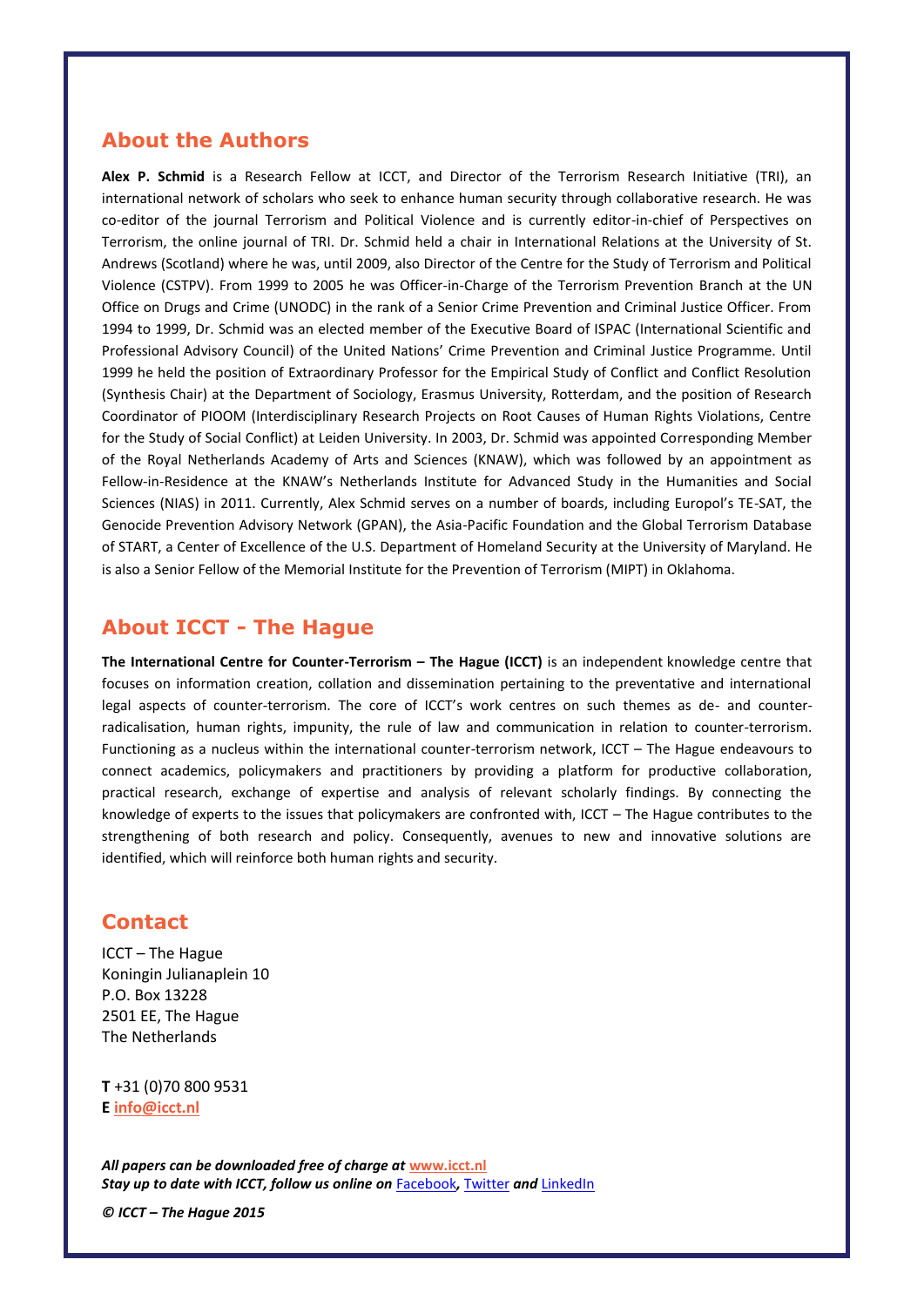# **Introduction<sup>1</sup>**

 $\overline{a}$ 

The Islamic State of Iraq and al-Sham (Greater Syria) [ISIS a.k.a. ISIL (Islamic State of Iraq and the Levant), IS (Islamic State) or DAISH (*Al-Dawla al-Islamiya fi al-Iraq wa al-Sham)*] has been a product of state failure, civil war and the repression of Sunnis by the Shi'ite government of Nouri al-Maliki in Iraq and by the atrocities of the regime of Bashar al-Assad against its own people in Syria.<sup>2</sup> Almost as much, however, it is the product of the will to power of a branch of a broader Islamist movement that has been active in Iraq for more than a decade, following the American intervention in Iraq in 2003.

Since 15 May 2010, ISIS has been led by Abu Bakr al-Baghdadi, who spent some five years in American captivity in the Bucca prison in Iraq, where he was forging ties with imprisoned officers from Saddam Hussein's Ba'athist regime right under the eyes of the American prison authorities.<sup>3</sup> ISIS, a jihadi takfiri<sup>4</sup> terrorist organisation, now controls, to varying degrees, almost half of northern Syria and more than one third of northwestern Iraq, together an area larger than Belgium, an area inhabited originally by 5 to 6 million people of whom, however, more than half a million have fled. ISIS follows a totalitarian and genocidal project comparable in some ways to the one of the Khmer Rouge regime in Cambodia in the late 1970s, with Shiites being the main targets. While estimates about the size of ISIS range from as low as 20,000 people to as high as 100,000 people and beyond,<sup>5</sup> this is not enough to hold and govern such a vast territory with millions of people, except by a regime of terror under which a so far unknown (but high) number of people have been demonstratively killed in order to intimidate the rest.<sup>6</sup>

While controlling substantial areas of land – something unusual for terrorist organisations – ISIS is also very much present in cyberspace, on the Internet where its claims too often go unchallenged. With its propaganda in the social media, and with some of its video footage also broadcast in mainstream media, ISIS has caught the imagination of a considerable number of young rebellious Muslims all over the world who are attracted by its violent messages and catchy slogans. Its apparent success has also led to a number of instant conversions to Islam among mainly marginalised non-Muslim youths in Western countries. At the same time, it has also filled with terror those who have to endure its harsh rule and those who are facing fanatical ISIS fighters at the front lines in Syria and Iraq. The media campaign of ISIS is very professional by any standards, with highquality visual footage and well-crafted ideological statements attracting young Muslims and some recent converts to Islam to join its ranks. Per day, ISIS produces up to 90,000 tweets and other social media responses – a volume

[\(http://www.oxfordislamicstudies.com/article/opr/t125/e1229?\\_hi=6&\\_pos=15\)](http://www.oxfordislamicstudies.com/article/opr/t125/e1229?_hi=6&_pos=15)

 $^1$  This text is a revised version of a presentation given on 8 December 2014 at a workshop in Hedayah, the International Center of Excellence for Countering Violent Extremism, in Abu Dhabi. The author wish to thank Prof. Rüdiger Lohlker, Dr. Philipp Holtmann, Dr. Milena Uhlmann, Dr. Ugur Ümit Üngör and Dr. Christophe Paulussen for commenting on an earlier version of this text. Responsibility for any shortcomings rests with the author alone.

<sup>&</sup>lt;sup>2</sup> According to the Syrian Network for Human Rights, the Syrian government has killed at least 109,347 civilians since 2011 (including 15,149 children and 13,695 women). 5,892 persons were tortured to death. – Cit. Simon S. Cordall. "How ISIS Governs Its Caliphate". *Newsweek*, 2 December 2014, [http://www.newsweek.com/2014/12/12/how-isis-governs-its-caliphate-288517.html.](http://www.newsweek.com/2014/12/12/how-isis-governs-its-caliphate-288517.html) The repression of Sunnis in Iraq under Maliki was on a lesser scale but includes summary executions of Sunni prisoners by Iraqi security forces, according to Human Rights Watch. (Cit. ibid.)

<sup>&</sup>lt;sup>3</sup> M. M. Gunter, "Why can't we defeat ISIS", *Hurst*, 17 October 2014, [http://www.hurstpublishers.com/cant-defeat-isis/#at\\_pco=cod-](http://www.hurstpublishers.com/cant-defeat-isis/#at_pco=cod-1.0&at_si=5479ca0c4d775ae5&at_ab=per-4&at_pos=1&at_tot=8)[1.0&at\\_si=5479ca0c4d775ae5&at\\_ab=per-4&at\\_pos=1&at\\_tot=8.](http://www.hurstpublishers.com/cant-defeat-isis/#at_pco=cod-1.0&at_si=5479ca0c4d775ae5&at_ab=per-4&at_pos=1&at_tot=8)<br><sup>4</sup> Ta*kfir* refers to the practice of excommunicating Muslims judged to be insufficiently dedicated to their faith and to sharia rule.

Pronouncing against someone *takfir* turns those targeted into unbelievers (*kufar*) who can be killed. – John L. Esposito, *The Oxford*  Dictionary of Islam (Oxford: University Press, 2003), p. 312. Since the late 20<sup>th</sup> century, Islamic fundamentalists have applied the term to other Muslims who do not adhere to their strict interpretations of the *Quran*.

<sup>&</sup>lt;sup>5</sup> Zack Beauchamp, "ISIS is losing", *VOX*, 24 February 2015, <u>http://www.vox.com/2015/2/23/8085197/is-isis-losing</u>.

 $^6$  A report of the UN Commission on Human Rights found that ISIS "....seeks to subjugate civilian under its control and dominate every aspect of their lives through terror, indoctrination, and the provision of services to those who obey." United Nations Commission on Human Rights, "Rule of Terror: Living under ISIS in Syria. Report of the Independent International Commission of Inquiry on the Syrian Arab Republic", 14 November 2014, [http://www.ohchr.org/Documents/HRBodies/HRCouncil/CoISyria/HRC\\_CRP\\_ISIS\\_14Nov2014.pdf,](http://www.ohchr.org/Documents/HRBodies/HRCouncil/CoISyria/HRC_CRP_ISIS_14Nov2014.pdf) p. 13.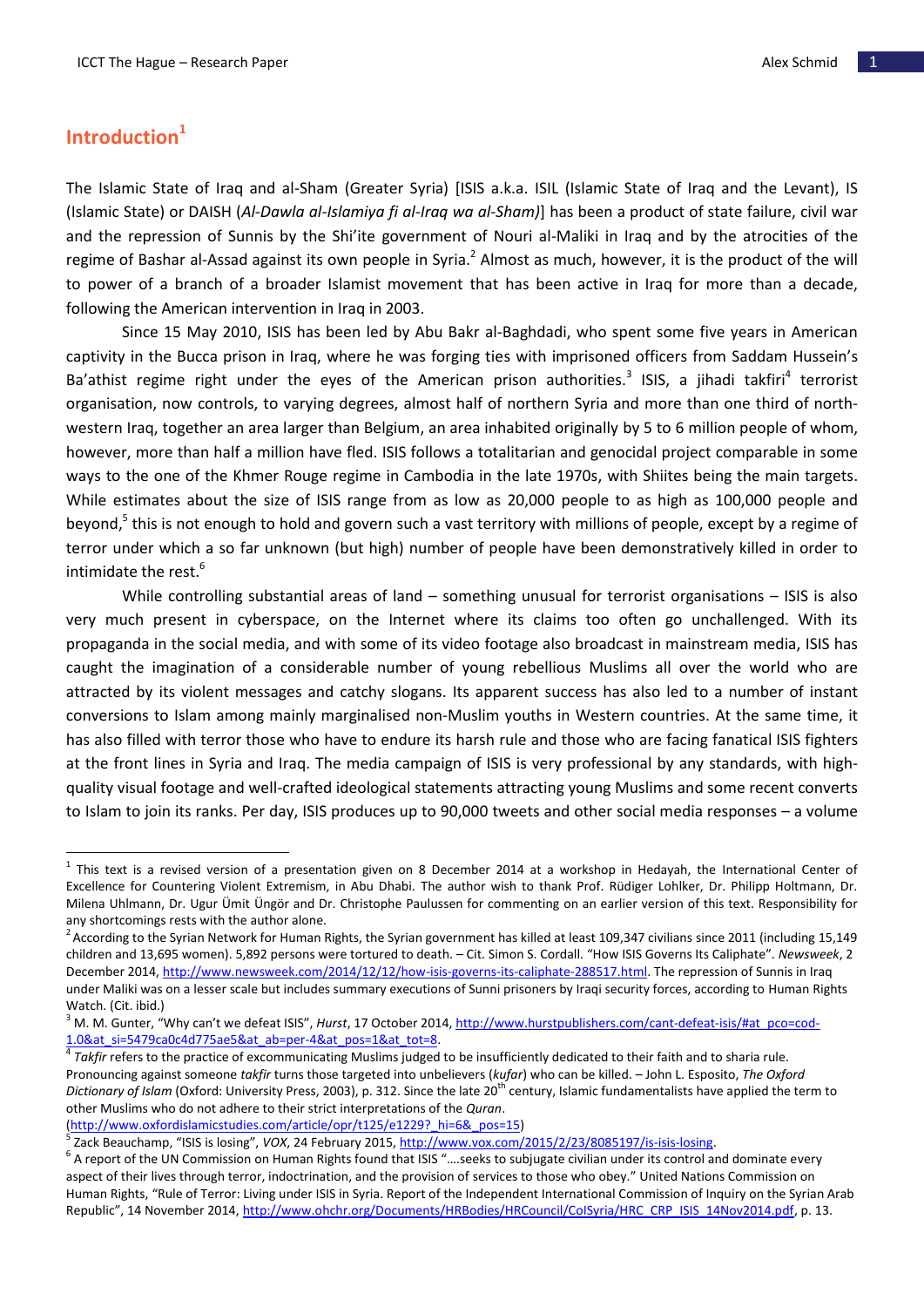of activity unmatched by government counter-messaging.<sup>7</sup> According to the American FBI director, James Comey, ISIS has been issuing statements in almost two dozen languages.<sup>8</sup>

In order to break the present momentum of ISIS, the use of military force in Iraq and Syria is not enough. What is needed is a counter-narrative that can seriously challenge and undermine the narrative of ISIS. To craft such a counter-narrative is also necessary to slow down if not stop the flow of misled foreign fighters to ISIS. So far, more than 20,000 foreign fighters from more than 100 countries have gone to Syria and Iraq to join ISIS and other jihadist organisations in this cross-border theatre of war.<sup>9</sup> More than 4,000 of the foreign fighters are said to originate from Western democracies, with most of them having an immigration background.<sup>10</sup>

In the following, an attempt will be made to provide arguments to counter a dozen claims of ISIS which form key parts of its narrative. The counter-messaging arguments suggested below might, after further refinement, be utilised in counter-speech acts by those trying to argue with young Muslims who wish to join the ranks of foreign fighters. A similar attempt has been made, from a purely theological perspective, by a group of 152 leading Islamic scholars who, in September 2014 – some three months after the proclamation of the Caliphate – wrote a letter to Abu Bakr al Baghdadi, outlining what they consider to be errors and violations of Islamic and international laws committed by the leaders and followers of ISIS. Here is a sample of their 24 objections:

It is forbidden in Islam to force people to convert; It is forbidden in Islam to deny women their rights; It is forbidden in Islam to kill the innocent; The re-introduction of slavery is forbidden in Islam; It is forbidden in Islam to torture people; It is forbidden in Islam to declare a caliphate without consensus from all Muslims; Loyalty to one's nation is permissible in Islam; After the death of the Prophet … Islam does not require anyone to emigrate anywhere; Jihad in Islam is defensive war.<sup>11</sup>

While some experts claim that the appeal of ISIS has little or nothing to do with religion but is more a reflection of a youth revolt among Muslims, and a counter-culture response and search of identity among converts, the position taken here is that ideology and religion are crucial and central for legitimising jihadist

<sup>7</sup> Eric Schmitt, "U.S. Intensifies Effort to Blunt ISIS Message", *The New York Times,* 16 February 2015,

[http://www.nytimes.com/2015/02/17/world/middleeast/us-intensifies-effort-to-blunt-isis-message.html?\\_r=0.](http://www.nytimes.com/2015/02/17/world/middleeast/us-intensifies-effort-to-blunt-isis-message.html?_r=0)

 $^8$  Cit. Lemma "Islamic State of Iraq and Levant" in Wikipedia (engl.). I would avoid referring to Wikipedia since anybody can change the content. However, the sources mentioned on the Wikipedia page can be referred to.

<sup>&</sup>lt;sup>9</sup> "UN says '25,000 foreign fighters' joined Islamist militants", BBC, 2 April 2015, <u>http://www.bbc.com/news/world-middle-east-32156541</u>. The respective figures for other conflicts are much lower: 5,000 foreign fighters went to Afghanistan between 1979 and 1992 these are indeed the numbers Zelin is presenting, but it may be good to mention as well that others have come with higher numbers, see for instance Hegghammer (5,000-20,000), p. 61, [http://belfercenter.ksg.harvard.edu/files/The\\_Rise\\_of\\_Muslim\\_Foreign\\_Fighters.pdf;](http://belfercenter.ksg.harvard.edu/files/The_Rise_of_Muslim_Foreign_Fighters.pdf) 1,000 to Chechnya in the 1990s, 1,000 to Afghanistan in the 1990s, 1,000 to Afghanistan after 9/11; 4,000 to Iraq between 2003 and 2007 compared to 10,000 – 20,000 to Syria between 2012 and January 2015. More than 5,000 of them have been killed. – Aaron Y. Zelin, "The Islamic State: A Video Introduction", *The Washington Institute*, 13 January 2015, [http://www.washingtoninstitute.org/policy-analysis/view/the](http://www.washingtoninstitute.org/policy-analysis/view/the-islamic-state-a-video-introduction)[islamic-state-a-video-introduction](http://www.washingtoninstitute.org/policy-analysis/view/the-islamic-state-a-video-introduction) .

<sup>&</sup>lt;sup>10</sup> P. Neumann, "Foreign fighter total in Syria/Iraq now exceeds 20,00; surpasses Afghanistan conflict in 1980s", International Centre for the Study of Radicalisation and Political Violence, 26 January 2015[, http://icsr.info/2015/01/foreign-fighter-total-syriairaq-now-exceeds-20000](http://icsr.info/2015/01/foreign-fighter-total-syriairaq-now-exceeds-20000-surpasses-afghanistan-conflict-1980s/) [surpasses-afghanistan-conflict-1980s/](http://icsr.info/2015/01/foreign-fighter-total-syriairaq-now-exceeds-20000-surpasses-afghanistan-conflict-1980s/).

 $^{11}$  Letter of 152 leading Islamic Scholars to Abu Bakr al Baghdadi, September 2014,

[https://operationpakistan.wordpress.com/2014/10/10/letter-to-abu-bakr-al-baghdadi-by-152-leading-islamic-scholars/.](https://operationpakistan.wordpress.com/2014/10/10/letter-to-abu-bakr-al-baghdadi-by-152-leading-islamic-scholars/) For a larger catalogue of theological misrepresentations of Islam and their refutation, see the Saudi government's Encyclopedia of Responding to Misconceptions, which is at the moment available only in Arabic.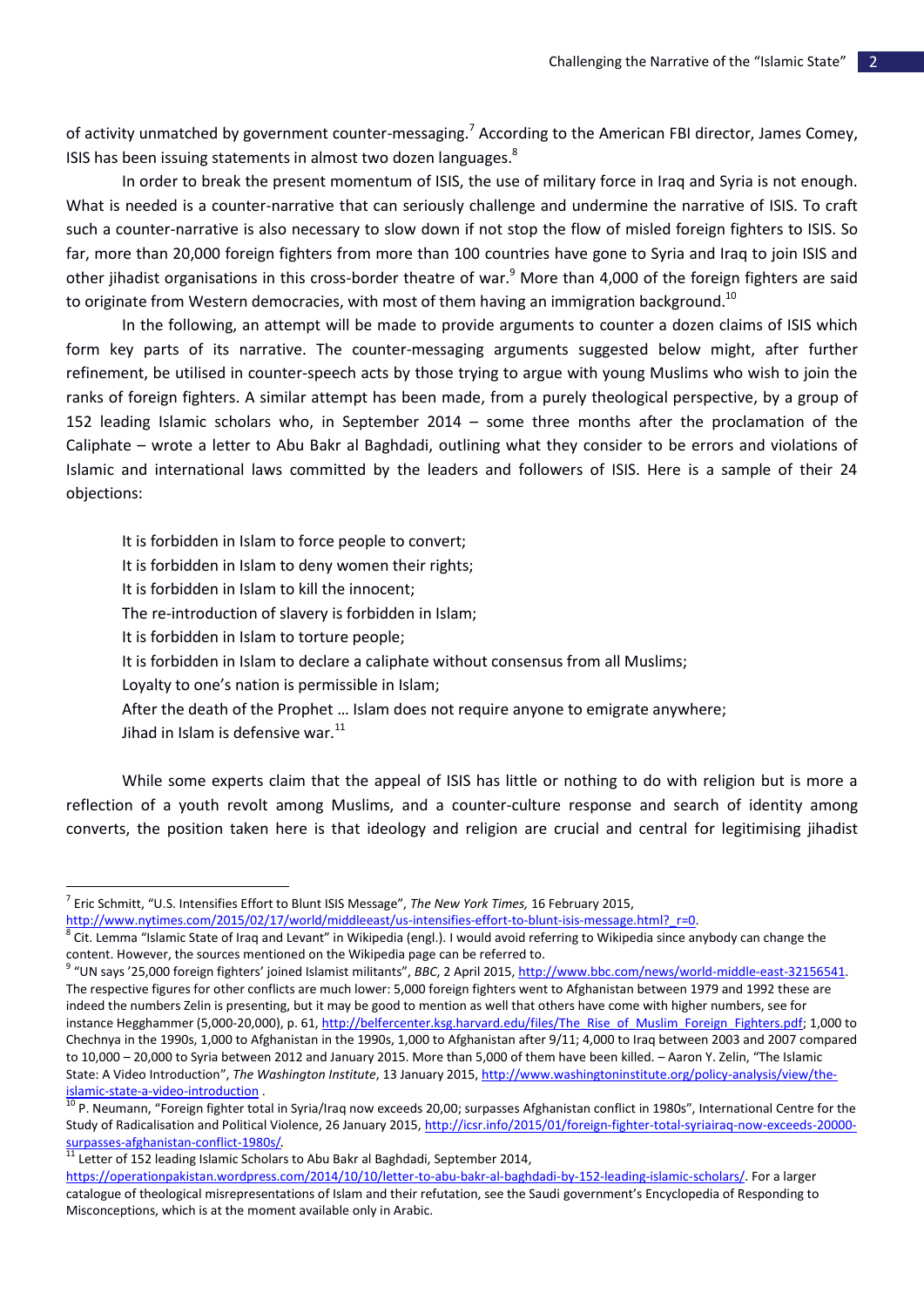$\overline{a}$ 

violence.<sup>12</sup> This is not to deny that individual, social and generational conflicts play a role, both for those foreign fighters who come from Western diasporas as well as those who originate in Muslim-majority countries (e.g. Turkey), where young people are often well-integrated in their societies. While the fanatical extremists of ISIS might no longer be open to rational, persuasive arguments, many of those not yet fully radicalised might still have open minds. They can be confronted with facts and rational reasoning and might then be able to see ISIS for what it is, a millenarian death cult that kills mainly (Shiite) Muslims and discredits rather than defends Islam.<sup>13</sup>

In the following, a dozen claims and statements found in ISIS propaganda<sup>14</sup> are identified and an attempt is made to counter these on a number of grounds – historical, theological and other.<sup>15</sup> It is held that ISIS' "selling points" play a major role in attracting foreign fighters to its ranks. While most people are appalled by the brutality of ISIS, a minority of born Muslims and converts to Islam are attracted to it, because or despite the violence.<sup>16</sup> The pronouncements and slogans of ISIS therefore need to be taken seriously and need to be dissected and discussed; they cannot be simply dismissed as ideology and propaganda.

As propaganda, pronouncements of ISIS are generally well-crafted, playing on narratives familiar with many Muslims. Take, for instance, this passage from the declaration of the Caliphate by Abu Bakr where he plays on the themes of shame and humiliation many Muslims have experienced in their lives:

Lift your heads up high. You now have a state and a caliphate that restores your honor, your might, your rights and your sovereignty. The state forms a tie of brotherhood between Arab and non-Arab, white and black, Easterner and Westerner. The caliphate brings together the Caucasian, Indian, Chinese, Shami, Iraqi, Yemeni, Egyptian, North African, American, French, German and Australian…. They are all in the same trench, defending each other, protecting each other and sacrificing for one another. Their blood mingles together under one flag [with] one goal and in one camp… perform hijra from darul-kufr to darul-Islam. There are homes here for you and your families. You can be a major contributor towards the liberation of Makkah, Madinah, and al-Quds. Would you not like to reach Judgment Day with these grand deeds... A life of jihad is impossible until you pack your belongings and move to the caliphate.<sup>17</sup>

 $12$  This is also a position taken by Graeme Wood. In his article "What ISIS Really Wants", he writes: "Virtually every major decision and law promulgated by the Islamic State adheres to what it calls, in its press and pronouncements, and on its billboards, license plates, stationery, and coins, "the Prophetic methodology," which means following the prophecy and example of Muhammad, in punctilious detail. Muslims can reject the Islamic State; nearly all do. But pretending that it isn't actually a religious, millenarian group, with theology that must be understood to be combatted, has already led the United States to underestimate it and back foolish schemes to counter it. We'll need to get acquainted with the Islamic State's intellectual genealogy if we are to react in a way that will not strengthen it, but instead help it selfimmolate in its own excessive zeal. - G. Wood, "What ISIS Really Wants", *The Atlantic*, March 2015, [http://www.theatlantic.com/features/archive/2015/02/what-isis-really-wants/384980/.](http://www.theatlantic.com/features/archive/2015/02/what-isis-really-wants/384980/)

<sup>13</sup> Addressing the United Nations Security Council in September 2014, the Australian Prime Minister Tony Abbott said: "To use this term [Islamic State] is to dignify a death cult; a death cult that, in declaring itself a caliphate, has declared war on the world". V. Michael, "Islamic State: PM Tony Abbott tells UN Australia's response to terrorist group will be 'utterly unflinching'". *ABC News* (Australia), 25 September

<sup>2014</sup>[, http://www.abc.net.au/news/2014-09-25/tony-abbott-speaks-at-un-general-assembly/5767576.](http://www.abc.net.au/news/2014-09-25/tony-abbott-speaks-at-un-general-assembly/5767576)

<sup>&</sup>lt;sup>14</sup> These claims have been identified by TRI Research Associate Dr. Philipp Holtmann, based on his ongoing analysis of ISIS' Internet output. <sup>15</sup> A more comprehensive critique would draw from at least ten different sources and frameworks: (1) history of Islam; (2) four main Islamic jurisprudential schools and their fatwas; (3) international humanitarian law; (4) moral standards as they exist in human rights documents, including Islamic and Arabian human rights texts; (5) the (political) self-interest of the constituency for which ISIS claims to speak; (6) the special interests of women and religious minorities; (7) the juxtaposition of ISIS' own practices with its declaratory policies; (8) witness accounts of people who have broken ranks with the Islamic State; (9) victim and survivor accounts of those who have experienced ISIS' practices first-hand; (10) internal documents from ISIS found on computers and in safe houses.

<sup>&</sup>lt;sup>16</sup> M. Uhlmann, "Challenges and Possible Opportunities for Developing Effective Counter-Narrative Measures vis-à-vis the 'Islamic State' Movement", in: J.-L. Marret & G. Tol (Eds.), *Understanding Deradicalisation: Pathways to Enhance Transatlantic Common Perception and Practices*, (Washington DC: Middle East Institute, 2015).

<sup>17</sup> K. Leggiero, "Countering ISIS Recruitment in Western Nations", *Journal of Political Risk* 3, No. 1 ( January 2015), <http://www.jpolrisk.com/countering-western-recruitment-of-isis-fighters/#more-699> (based on Carmon, Homeland Security News, 2014).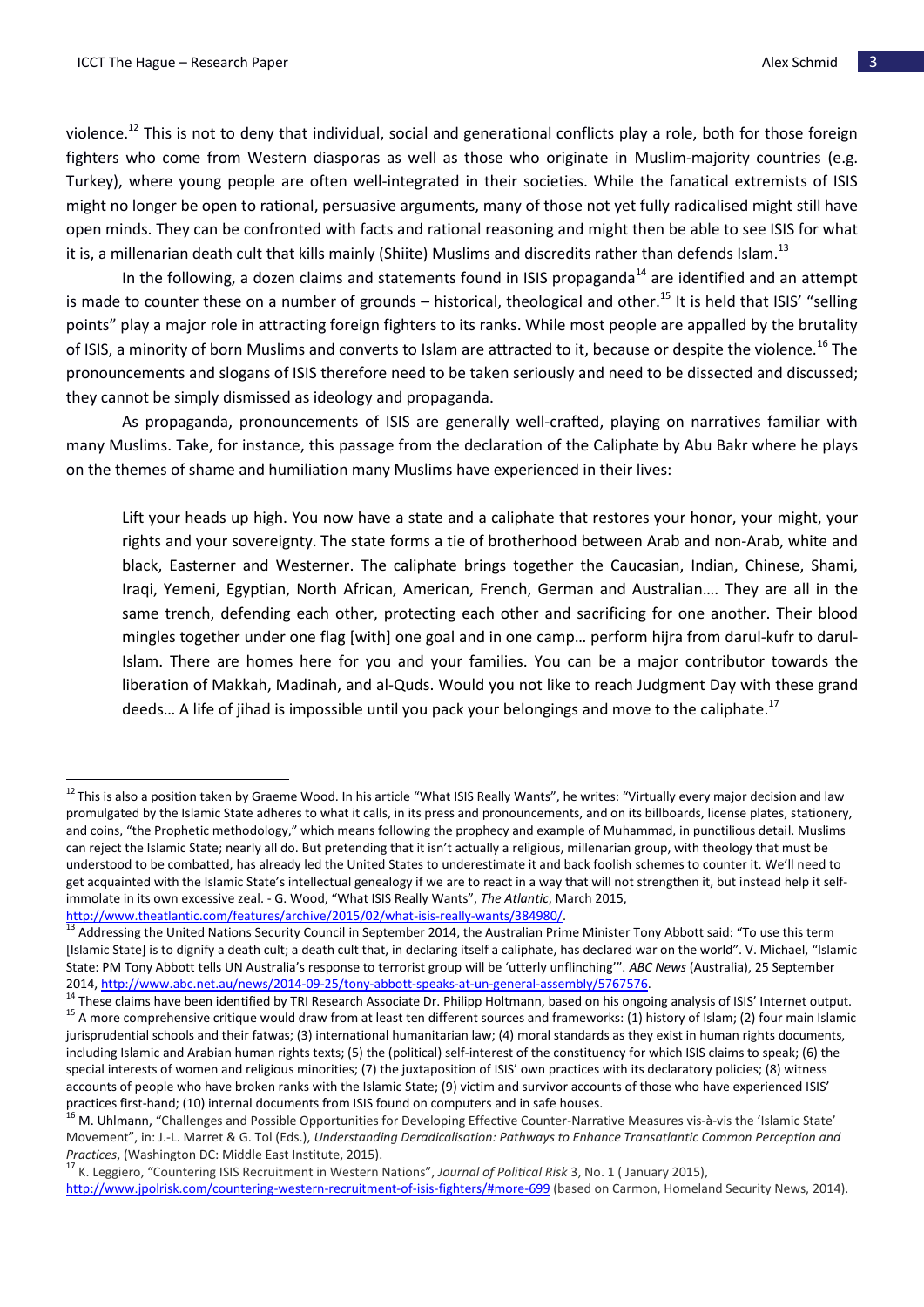Let us look at some of the main claims, slogans and statements of ISIS.

# **Twelve Claims by ISIS and Arguments to Counter These**

## **Claim No. 1**:

 $\overline{a}$ 

#### **ISIS claims that it stands for pure and unadulterated Islam**

#### *Ad 1: Argumentative elements for possible incorporation into a Counter-Message*

The historical record (as opposed to faith-based accounts) offers only dim glimpses of the origins of Islam in its first decades of existence. Therefore any effort to return to the golden age of the first three generations of successors of the Prophet involves, to some degree, the (re-) invention of a lost tradition.

Allah "revealed" himself over a period of 23 years to Muhammad, whose words were written down by others only after his death in 632 CE. A multiplicity of Muslim interpretations exists on the Quran, on Muhammad's exemplary way of life and on Islamic law (sharia). These can be used to challenge ISIS and its claim to a monopoly of interpretation. This fact could be emphasised to encourage a more skeptical view among susceptible target audiences towards ISIS' argument that it represents the "pure and unadulterated Islam".<sup>18</sup>

Some critical scientific studies, which have attempted to get closer to the oldest versions of the Quran, have come up with findings that tend to challenge Salafist interpretations. Some of the Quran researchers who deal with the etymology of the sacred text claim that this also concerns crucial topics, such as the rewards of a "martyr" in paradise: when being retranslated, they suggest that the heavenly reward of *huri* might consist of sweet white raisins rather than virgins.<sup>19</sup> This could be an entry for degrading certain doctrines and key discourses of ISIS. The claim of ISIS to stand for "pure and unadulterated Islam" therefore is just that – a claim among other claims with no better proof of correctness. However, by their close (but superficial) imitation of alleged and partly real historical practices from the early days of Islam following what it claims "the Prophetic methodology",<sup>20</sup> ISIS hopes to gain legitimacy, denouncing those who diverge from its version of Islam as *takfir.*

<sup>&</sup>lt;sup>18</sup> The various messages of the Prophet were in the beginning not systematically collected. In fact the standardised version of the Quran used today was only issued in 1923. The original Quran (the "mother of the book" – *umm al-kitab*) is, strange enough, kept in heaven, not on earth [Quran 56:77-80; Quran 85:21 ff.); Hans Küng, *Der Islam. Geschichte, Gegenwart, Zukunft*. (München: Piper, 2006), p.100; A. Vanya, "Beautifying Islam", *Gladstone Institute*, 20 November 2014[, http://www.gladstoneinstitute.org/4894/beautifying-islamp.3.](http://www.gladstoneinstitute.org/4894/beautifying-islamp.3) To quote Ahmed Vanya: "The Prophet Muhammad himself did not provide any authoritative narration or explanation for the Quranic verses while he was alive. He also did not provide a method for selecting his successor, nor did he authorize his companions to record the *Hadith* (his actions and sayings) while he was alive. Later, therefore, subsequent generations would have to shift through mountains of dubious material, in an age of primitive record keeping – and during a period of discord, partisanship and violence, even among those who were close to the Prophet. The Quran and the six canonical *Hadith* collections primarily formed the twin pillar of the sources from which the scholars of Islam developed the principles of Sharia and the commandments of the Islamic laws".

Ahmed Vanja has further noted: "….first, we need to realize that the 'approved' texts were recorded by early methods and at least after a century or two after the passing of the Prophet in an age of violent sectarian conflicts. Therefore, it might be wise to take with a big grain of salt, the accuracy of these so called 'approved' texts (…) This mainstream, legalistic, text-bound, literalist Islam – now the dominant strain and controlled by traditional Muslim scholars – is a mixture of both humanistic ethical values, combined with supremacist ethos, as it developed throughout the centuries". A. Vanya, "Beautifying Islam", 20 November 2014, p. 4-5.

<sup>&</sup>lt;sup>19</sup> C. Luxenberg, *Die syro-aramäische Lesart des Koran. Ein Beitrag zur Entschlüsslung der Koransprache*. Berlin: Schiler, 2000. For another assessment of the early roots of Islam and its subsequent history, see: H. Küng. *Der Islam. Geschichte, Gegenwart, Zukunft.* München: Piper 2006, p. 95-112; most authoritative is the work of A. al-Azmeh, *The Emergence of Islam in Late Antiquity.* Cambridge: University Press, 2014.

<sup>&</sup>lt;sup>20</sup> G. Wood, "What ISIS Really Wants", *The Atlantic*, March 2015[, http://www.theatlantic.com/features/archive/2015/02/what-isis-really](http://www.theatlantic.com/features/archive/2015/02/what-isis-really-wants/384980/)[wants/384980/.](http://www.theatlantic.com/features/archive/2015/02/what-isis-really-wants/384980/)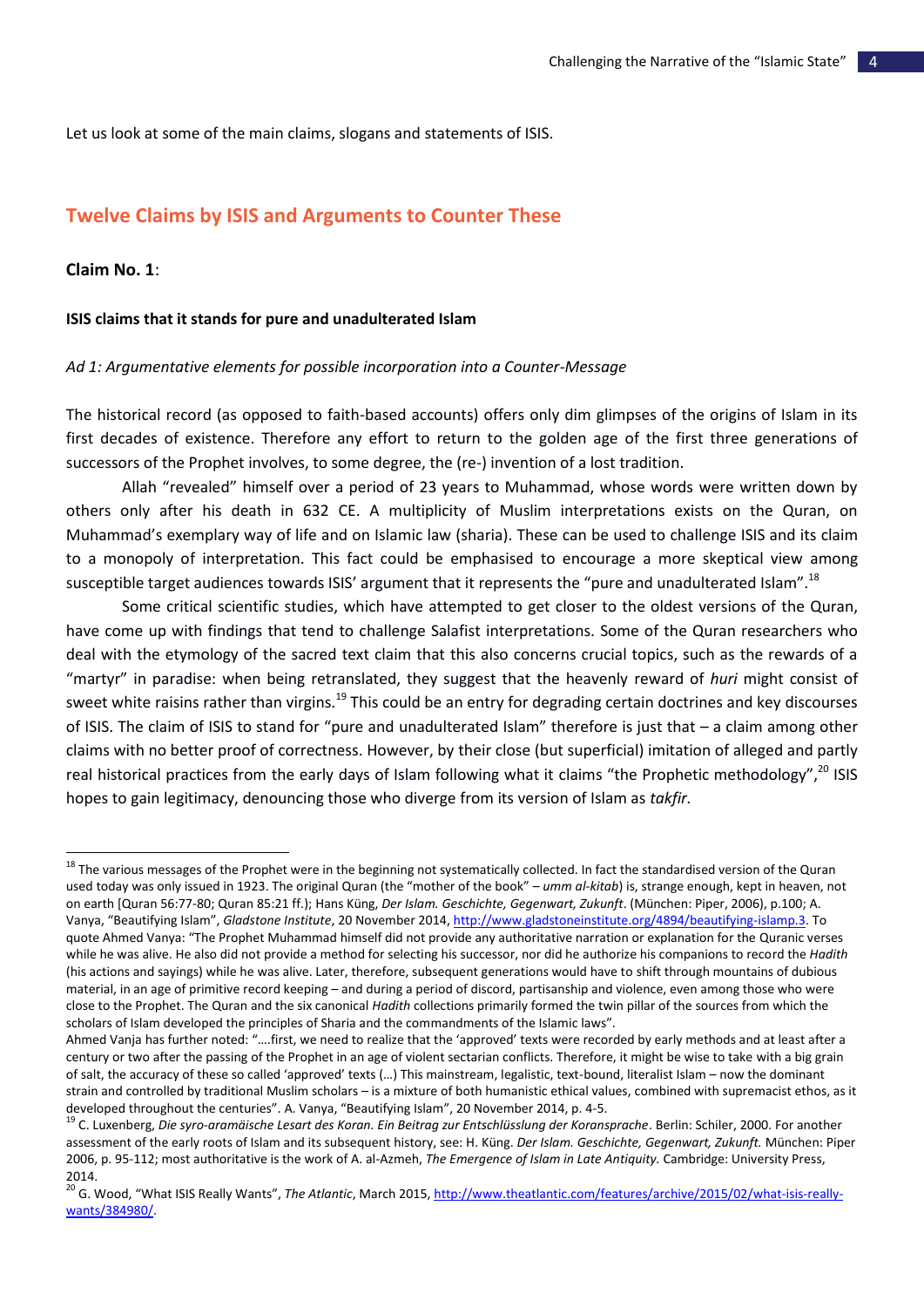## **Claim No. 2**:

# **ISIS claims that Muslims are persecuted and their rights violated all over the world and that the only solution to stop this is to fight back.<sup>21</sup>**

## *Ad 2: Argumentative elements for possible incorporation into a Counter-Message*

In order to claim the moral high ground, ISIS often portrays its war as defensive rather than as offensive. In its black-and-white ideology it depicts its fighters as heroic defenders of the Muslim world – the *ummah* (community of Muslims) – against Western colonisation and the domination of Arab and other Muslim lands by pro-Western Muslim rulers who are portrayed as puppets of the West. Yet it is a fact that Muslims are not persecuted "all over the world". They are not persecuted in the West where millions of them have emigrated to voluntarily. Many of them might be discriminated against in the West but that is, unfortunately, the fate of many other immigrants – and not just in the West. The largest persecutions often take place in Muslim-majority countries themselves (Iraq, Syria, Pakistan, Sudan) and often both perpetrators and victims are Muslims. In fact, a comparison of religious persecutions in Christian and Muslim countries has shown that large-scale persecutions are ten times more often taking place in Muslim-majority countries.<sup>22</sup> The slow-motion genocide in Darfur (costing more than 250,000 victims since 2003) is perpetrated by Arab Muslims against African Muslims and neither ISIS nor other jihadist organisations have raised a finger in the defense of African Muslims in Darfur. ISIS itself is now a prime example of engaging in active religious persecution of fellow (Shia) Muslims on a large scale.

## **Claim No. 3:**

 $\overline{a}$ 

# **ISIS claims that true Islam can only be established by the sword. This means that members of other religions and sects, including the monotheist ones (Jews, Christians), can be subjugated, forced to convert or be killed.<sup>23</sup>**

## *Ad 3: Argumentative elements for possible incorporation into a Counter-Message*

Religions have been established by both persuasion and coercion.<sup>24</sup> In the case of Islam's expansion since the 7<sup>th</sup> century, the *Historical Atlas of the Islamic World* notes that "This expansion was primarily a cultural phenomenon but it was also a significant chapter in military history".<sup>25</sup> While we only have very limited evidence about conversions in the early days of Islam, people were usually encouraged and not coerced to become Muslims. After conversion they would no longer have to pay a special poll tax (*jizya*) levied on non-Muslims who wanted to be assured of protection by Muslim rulers. Other "People of the Book", such as Christians and Jews, could gain

<sup>21</sup> According to ISIS (and other jihadist groups), the world is divided into two camps: the abode of Islam (*darul-Islam*) and the abode of unbelief (*darul-kufr*). The camp of unbelief is, according to ISIS, ruled by a Masonic Zionist group of conspirators who allegedly will never leave Muslims in peace. In this struggle, the camp of righteous belief is claimed by ISIS which promises a return to dignity, might, rights and leadership to oppressed Muslims.

<sup>&</sup>lt;sup>22</sup> B. J. Grim and R. Finke, basing themselves on data from 143 countries from the International Religious Freedom Reports (2003) note that "Religious persecution is present regardless of a country's predominant religion" [p.645] (…) However, they also note that large-scale "[p]ersecution of more than 1,000 persons is present in 40 percent of Muslim-majority countries compared to 3.9 percent of Christianmajority countries". – B. J. Grim and R. Finke, "Religious Persecution in Cross-National Context: Clashing Civilizations or Regulated Religious Economies?" *American Sociological Review*, Vol. 72 (August 2007), p. 633-658.

<sup>&</sup>lt;sup>23</sup> See ISIS online magazine *Dabiq*, issues 1-4. All issues are available at[: http://www.clarionproject.org/news/islamic-state-isis-isil](http://www.clarionproject.org/news/islamic-state-isis-isil-propaganda-magazine-dabiq)[propaganda-magazine-dabiq.](http://www.clarionproject.org/news/islamic-state-isis-isil-propaganda-magazine-dabiq)

<sup>&</sup>lt;sup>1</sup> Historically, one frequently sought tactic to convert a region was to convert the ruler who then declared that all people in his realm should have his faith. This principle of "cuius regio, eius religio" ["whose region, those religion"] made expansion of religion not directly dependent on "the sword".

<sup>&</sup>lt;sup>25</sup> D. Nicolle. *Historical Atlas of the Islamic World*. (New York: Facts on File, 2003), p. 48.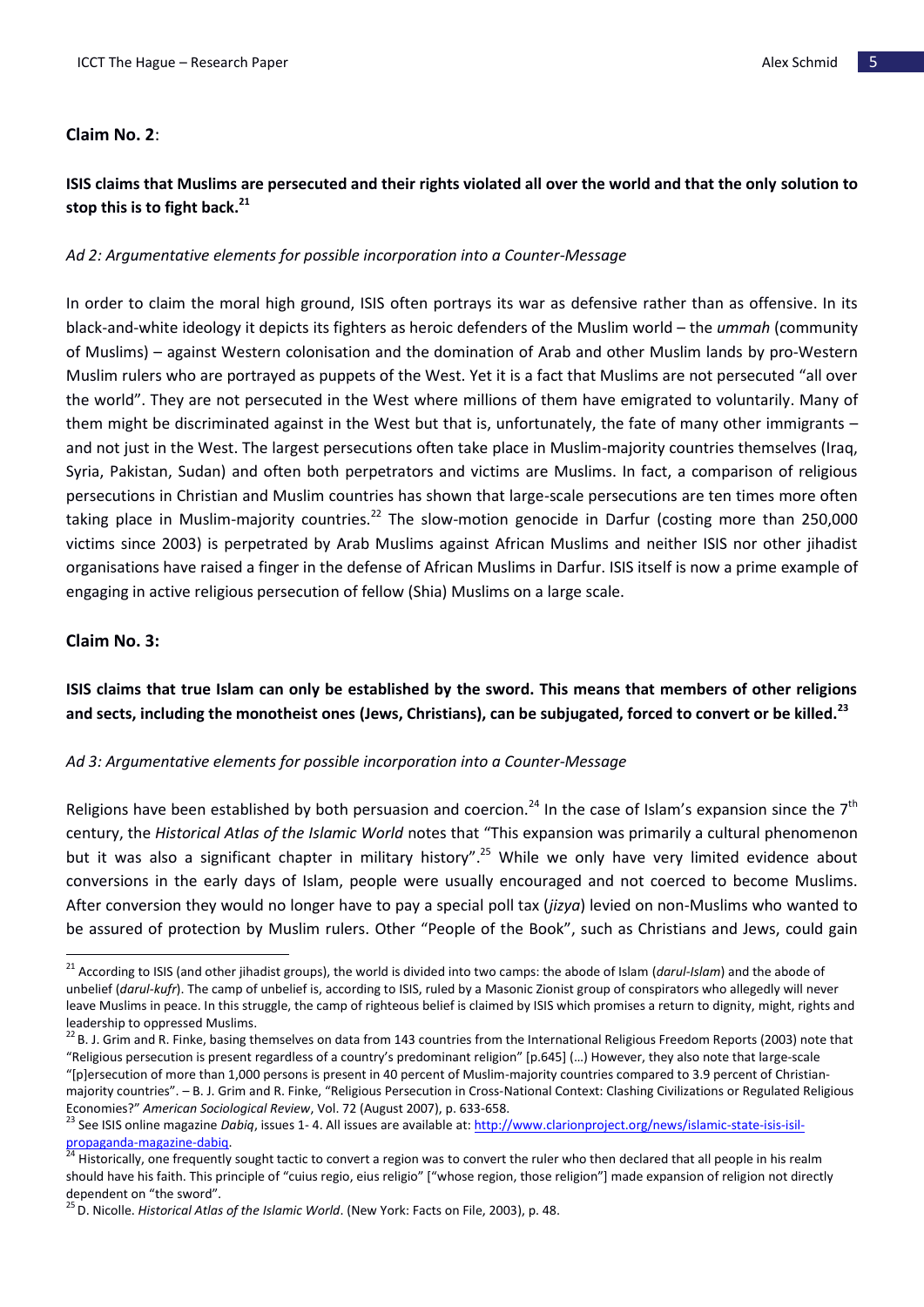the status "protected" (*dhimmi*), but were, for instance, not allowed to ride horses or carry weapons – so there was also a material incentive for them to accept Islam.

However, having said that, there are numerous *hadiths* (9<sup>th</sup> and 10<sup>th</sup> century accounts of what the Prophet and other early Muslims allegedly said or did, as reported by his closest companions<sup>26</sup>) which stress the importance of expanding Islam "by the sword", i.e. by war.<sup>27</sup> But the Prophet is also quoted as saying "let there be no compulsion in religion".<sup>28</sup> The problem of contradictory messages of the Messenger of God is "solved" by some militant interpreters of Islam with the claim that the later (more intolerant) statements of the Quran from the Medina period invalidate the (more conciliatory) earlier statements of the Prophet from his period in Mecca.<sup>29</sup>

Salafis are supremacists who regard other "People of the Book" as second class citizens in Muslim societies. In the view of the jihadi extremists among them (as opposed to the more peaceful, quietist conservative Salafis), "People of the Book" and unbelievers who do not submit to rules set by them, can be subjugated, enslaved, expelled or even killed. This view is widely contested by mainstream Islam. One of the problems of religious texts – not just the Quran – is that statements that are time- and context-specific are taken out of context and taken literally and applied ad hoc and at will to fit new situations. This is also true for those passages in the Quran that advocate killing of non-believers (e.g. Surah 9:5). Yet the Quran contains also passages that oppose the killing of innocent people (e.g. the often-quoted Surah 5:32)<sup>30</sup>. Fact is that the Quran and the Hadiths can be read and have been interpreted by Muslim scholars in different ways; for almost every example one can find a counter-example and, in some cases, even a counter-counter-example.

#### **Claim No. 4**:

l

# **According to some ISIS clerics, civil strife (fitna) is a positive thing because in its course the true believers (ISIS) come to the surface, distinguishing them from the heretics and hypocrites.<sup>31</sup>**

#### *Ad 4: Argumentative elements for possible incorporation into a Counter-Message*

"Fitna" literally means "to burn", but is also referring to temptation, probation, to put to the test, distress, discord, riot, civil strife, rebellion against the divine order. Fitna is seen as a situation to be avoided at almost all costs by mainstream Islam. The term has multiple, all negative, uses, referring inter alia to "sedition" and "trial" (testing by temptation) which can lead to deserting one's faith.<sup>32</sup> The Prophet himself called fitna "worse than killing" in the Quran.<sup>33</sup> The first major civil war of the Islamic Caliphate, lasting from 656-661, is generally referred to as the "First Fitna". Some of the supporters of ISIS apparently see fitna as not that destructive, because in their view the *ummah* is in such a catastrophic shape that civil strife can only lead to a better situation. In addition,

that it makes no sense to coerce people to convert, for if someone complies only out of fear of punishment, he or she is not a true believer. This more tolerant position is currently still alive in some Shiite discourses.

<sup>26</sup> J. L. Esposito. *The Oxford Dictionary of Islam*. (Oxford: University Press, 2003), p. 101-102.

<sup>27</sup> Cf. P. Sookhdeo. *Global Jihad. The Future in the Face of Militant Islam*. (McLean: Isaac Publishing, 2008), p. 66-67. An example would be a passage where the Prophet said: "I was sent by the sword preceding the judgment day and my livelihood is in the shadow of my spear and humiliation and submission are on those who disobey me" [Musnad Imam Ahmad, Volume 2, p. 50: Narrated by Ibn Omar; cit. P. Sookhdeo, op cit., p. 66-67]. It should be noted that there are also many verses in the Quran and the Hadiths which are more conciliatory. <sup>28</sup> The Holy Quran (2:256). Translated by Abdullah Yusuf Ali. (Ware: Wordsworth Classics, 2000), p. 33. The Prophet probably understood

<sup>29</sup> M. A. Gabriel. *Islam und Terrorismus*. (Gräfelfink: Resch-Verlag, 2004), p. 255.

<sup>30</sup> R. Hermann, "Der Koran – Eine Tötungslizenz? ", *Frankfurter Allgemeine Zeitung*, 9 January 2015.

 $31$  Claim found in a Muslim web-discussion by an ISIS-leaning Salafi. This argument is also part of ISIS' and ISIS-supporters' claims on the ideological and strategic levels that refer to an apocalyptic doomsday. The thinking of ISIS is full of allusions to the End of Times; its journal Dabiq refers to the supposed battle ground where Gog and Magog meet for the final battle.

<sup>32</sup> Wikipedia, English version, lemma "fitna", [http://en.wikipedia.org/wiki/Fitna\\_%28word%29.](http://en.wikipedia.org/wiki/Fitna_(word)) See my previous remark about Wikipedia. <sup>33</sup> Quran 2:217.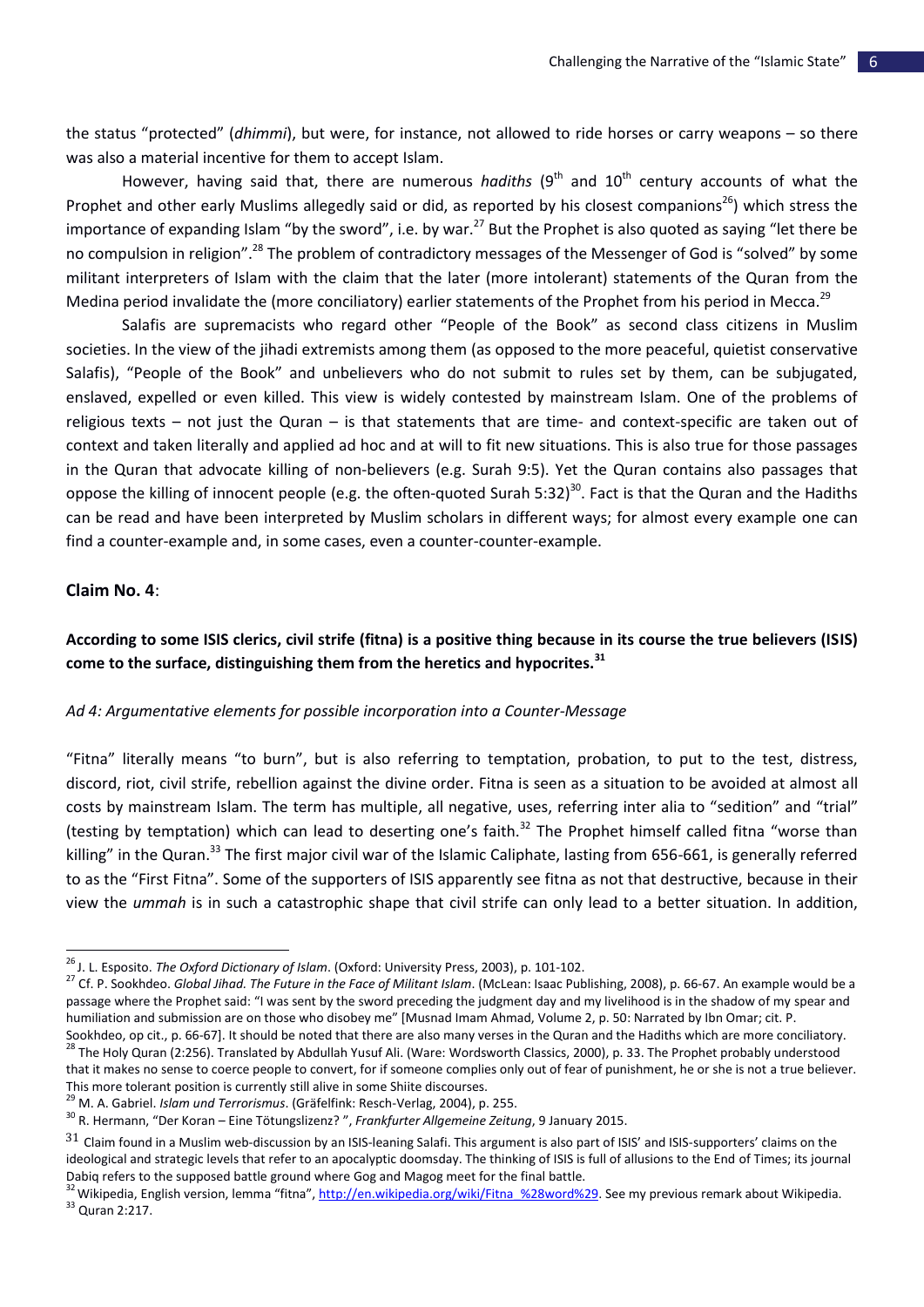they might use the word in the sense of "to put to test" which is but one of the word's many meanings. Even if we accept that interpretation, the question remains by what test "heretics" and "hypocrites" can be distinguished from "true believers". There is no historical record that any of the various fitan (plural of fitna) since the  $7<sup>th</sup>$ century were of any help in distinguishing "true believers" from "hypocrites" and "heretics", as ISIS claims.

As to the "true" in "true believers": ISIS followers and sympathisers should be confronted with alternative Islamic narratives, which stand for open and rational interpretations of Islam as these existed for centuries not just in the rich medieval history of Islamic civilisations but right until the 19<sup>th</sup> century and beyond.<sup>34</sup> In this way, Muslims might be able to challenge the "truth vs. untruth" discourse of ISIS-followers and help to highlight more nuanced Islam interpretations. Truth is an elusive concept; most religions claim to be in possession of the final truth; yet their "truths" are often contradicting each other and many of them are even internally contradictory within one religion.<sup>35</sup> One thing is sure: "truth" cannot be established by intimidating and decapitating those whose arguments cannot be successfully countered by means of logic, reason and empirical testing. While ISIS can kill people and destroy monuments of humanity's cultural heritage, it cannot kill the ideas that go with them.

## **Claim No.5**:

 $\overline{a}$ 

**ISIS claims that a Muslim has to pass through the stage of violent jihad in order to enter paradise. Jihad is even a precondition for the establishment of the** *ummah***, since otherwise no separation can take place between**  *mu'minin* **(believers),** *munafiqin* **(hypocrites) and** *kuffar* **(unbelievers). The process of ruthless separation must be continued until the two camps are completely separated: the camp of** *iman* **(belief) vs. the camps of** *nifaq* **and** *kufr***. 36**

#### *Ad 5: Argumentative Elements for possible incorporation into a Counter-Message*

Jihad has been interpreted in several ways. One distinction is between, on the one hand, the "greater jihad" which means restraining oneself from committing immoral acts considered to be transgressions against divine law and, more generally, striving to become a better person. The "minor jihad" refers, on the one hand, to the defense and the active propagation of faith by armed force. This particular meaning of a violent "holy war" is the prevalent one in the Quran. The first part of this ISIS claim (referring to passing through the stage of violent jihad) appears to be inspired by a *hadith* attributed to Mohammed which says: "Know that Paradise is under the shades of swords".<sup>37</sup>

Like thousands of other hadiths, the authenticity of this one can be questioned.<sup>38</sup> The Prophet has said different things under different circumstances, for example, that "Paradise is at the feet of mothers"<sup>39</sup> - a statement hard to combine with the one about the "shades of swords". So which one is (more) correct? It can be argued, based on logical reasoning, that if it is true that the *ummah* can only be established by the sword, which involves violence, it will lead to resentment and resistance among those coerced into the correct belief –

<sup>&</sup>lt;sup>34</sup> For example, the new interreligious project "House of One" in Berlin offers a discussion forum and prayer rooms for Jews, Christians and Muslims.

<sup>&</sup>lt;sup>35</sup> [Truth can be interpreted as "factually correct", "in accordance with reality", "corresponding to the actual state of affairs"](http://en.wikipedia.org/wiki/Truth). A more modest interpretation is that "true" is what (specific groups of) p[eople commonly agree upon at a given moment in time. This leaves open](http://en.wikipedia.org/wiki/Truth)  [the possibility that science might prove such a common understanding wrong in the future. Philosophers generally take a skeptical view as](http://en.wikipedia.org/wiki/Truth)  [to our ability to perceive full truth.](http://en.wikipedia.org/wiki/Truth)

<sup>&</sup>lt;sup>36</sup> See for this argument also lecture claim? No. 6, featuring Anwar al-Awlaqi.

<sup>&</sup>lt;sup>37</sup> Sahih Bukhari Volume 4, Book 52, Number 73; narrated by "Abdullah bin Abi Aufa"; cit. P. Sookhdeo, op. cit., p. 66.

<sup>38</sup> J. L. Esposito. *Von Kopftuch bis Scharia. Was man über den Islam wissen sollte*. (Leipzig: Reclam, 2006), p. 28-29.

<sup>&</sup>lt;sup>39</sup> Cit. *Der Spiegel*,"The Jihad Cult: Why Young Germans Are Answering Call to Holy War",28 November 2014,

[http://www.spiegel.de/international/world/why-young-germany-are-answering-call-to-war-in-syria-a-1003468.html.](http://www.spiegel.de/international/world/why-young-germany-are-answering-call-to-war-in-syria-a-1003468.html)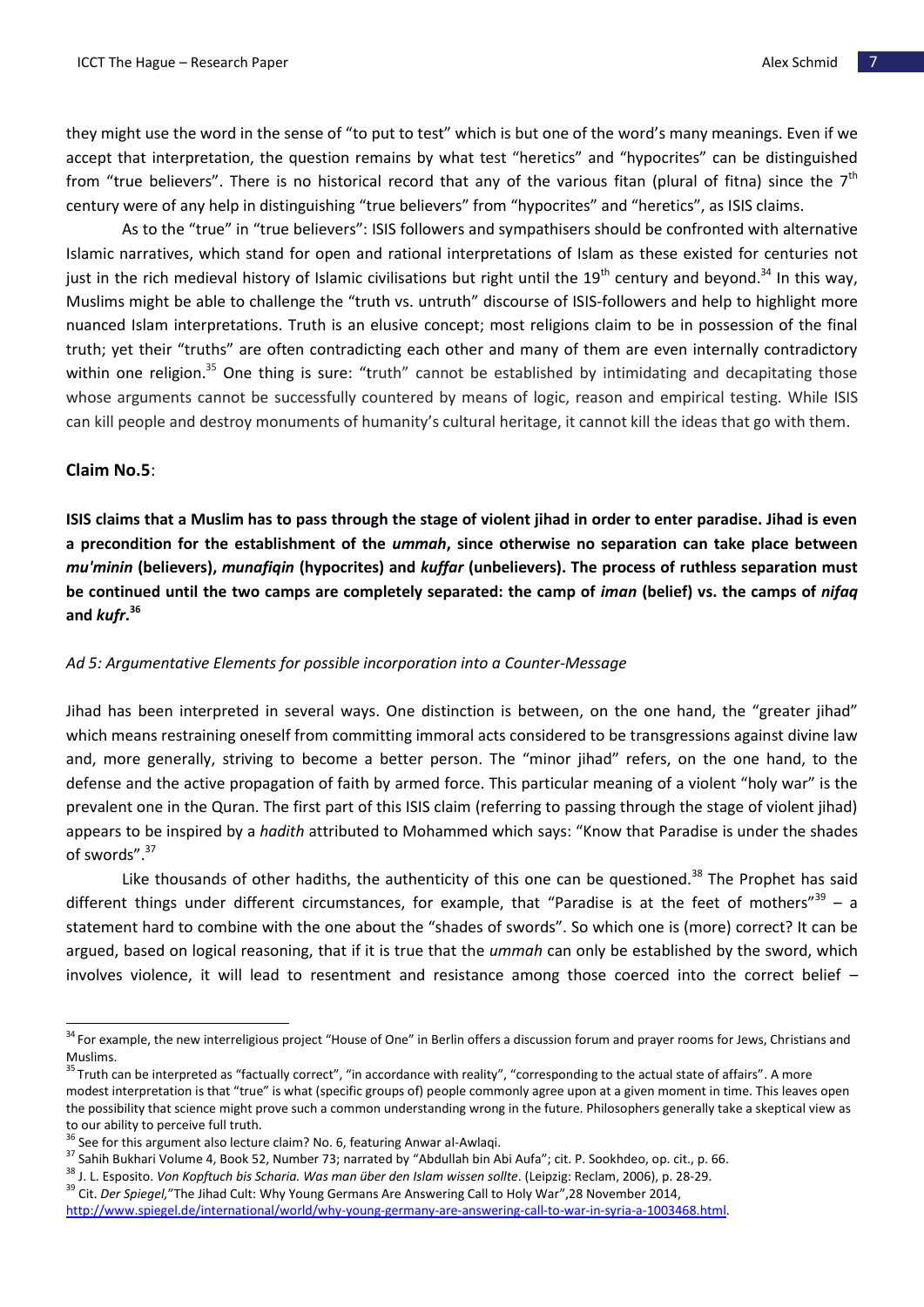something that cannot be conductive to establishing a harmonious community which the *ummah* is supposed to be.

To term the ongoing armed conflict between Sunni and Alawite/Shia Muslims in Syria and the one between Sunni and Shia in Iraq a jihad as ISIS does, is stretching the meaning of jihad beyond belief. Various religious authorities in Islam, among them more moderate clerics involved in the Syrian revolution/civil war, such as the Islamic Body of Greater Syria (*Hay'at al-Sham al-Islamiyya*), have expressed themselves in this sense.<sup>40</sup> Part of the casualties in Syria (some 250,000 fatalities and nearly one million injured) were not the result of clashes between the troops of the Alawite Assad dictatorship and Syrian Sunni resistance fighters but resulted from clashes between jihadist Sunni Muslims, especially those of the ISIS and the Al-Nusra Front.<sup>41</sup>

Jihad in the sense of "greater jihad", as an attempt of each and every one to overcome base instincts in an effort to better one's character by dedication and self-discipline is a valid concept that might, in counternarratives, be stressed over the violent "lesser jihad".

#### **Claim No. 6**:

l

**ISIS claims, citing the words of al-Zarqawi, that "the honorable resistance" has noble and great Sharia aims. All jihad exerted by the resistance is for the benefit of the Muslim people. The jihad of the resistance is not a limited jihad to redraw the borders of the Sykes-Picot agreement, but is a worldwide jihad.<sup>42</sup>**

#### *Ad 6: Argumentative Elements for possible incorporation into a Counter-Message*

To understand this claim, a look at the recent historical background is necessary: Abu Musab al-Zarqawi, who is cited here, set up "The Organisation of Monotheism and Jihad" (JTJ – *Jama'at al-Tawhid wal-Jihad)* in 1999 and, by 2004, pledged allegiance to Osama Bin Laden as he established al Qaeda in Iraq (AQI, a.k.a. *Tanzim Qaidat al-Jihad fi Bilad al-Rafidayn*). Al-Zarqawi was killed in 2006 in Iraq by American forces whereupon his group created, on 13 October 2006, the umbrella organisation Islamic State in Iraq (ISI). Weakened by the American surge of 2007 and the creation of Awakening Councils (*Sahwa*) in 2007 by Sunni tribes, and also weakened by the killing of two of its leaders in April 2010 (Abu Abdullah al-Rashid and Abu Azzub al-Masri), ISI was revived when Sheikh Ibrahim Awwad Ibrahim Ali al-Badri al-Samara'i, a.k.a Abu Bakr al-Baghdadi became its leader on 16 May 2010. Al-Baghdadi extended his operations into Syria and in April 2013 announced the creation of the Islamic State in Iraq and the Levant (ISIS).<sup>43</sup> By late 2014 ISIS controlled, to various degrees, an area stretching from Aleppo in Syria to Diyala in Iraq. More than five million people lived in this region but many have since fled. ISIS controls cities like Mosul, Falluja and Tal Afar in Iraq; in Syria the city of Ar-Raqqah is its headquarters.<sup>44</sup>

Zarqawi's resistance against the American intervention was not very "honorable" as claimed by ISIS. His cruelty was such that al Qaeda's second in command, Ayman Al-Zawahiri, had to warn him in July 2005 that by killing innocent Muslim Shia civilians he alienated people from al Qaeda (of which Zarqawi's group of fighters were then part).<sup>45</sup> A citizen of Jordan, Zarqawi had started his career as a criminal. His Islamic theological credentials were minor if not totally absent (in that he differs from the new caliph, sheikh Abu Bakr al-Baghdadi,

<sup>40</sup> Cit. in paraphrase by the Religious Rehabilitation Group. *The Syrian Conflict*. (Singapore: RRG (Public Education Series), July 2014), p. 3. <sup>41</sup> [http://www.bbc.co/arabic/middleeast/2014/06/140629 syria rebel toll.shtml;](http://www.bbc.co/arabic/middleeast/2014/06/140629%20syria%20rebel%20toll.shtml) cit. ICT, Bimonthly Report. Summary of Information on Jihadist Websites. The Second Half of June 2014, p. 26.

<sup>&</sup>lt;sup>42</sup> See lecture claim? 5, "Series of the Life From the Words of the 'Ulamā' on the Project of the Islamic State". As to the context: In February 2014, the organisation used a 2006 lecture by Abu Mu'sab al-Zarqawi, former leader of *Jama'at al-Tawhid wa-l-Jihad* and founder of the original cell of ISIS (Islamic State of Iraq, f. 2006) to demonstrate strategic continuity and build support for its imminent declaration of the caliphate.

<sup>43</sup> *BBC.* What is Islamic State, 26 September 2014;<http://www.bbc.com/news/world-middle-east-29052144>  $44$  Ibid.

<sup>&</sup>lt;sup>45</sup> ISIS: Portrait, etc., p. 23; [http://www.terrorism-info.org.il/Data/articles/Art\\_20733/E\\_101\\_14\\_163836165.pdf.](http://www.terrorism-info.org.il/Data/articles/Art_20733/E_101_14_163836165.pdf)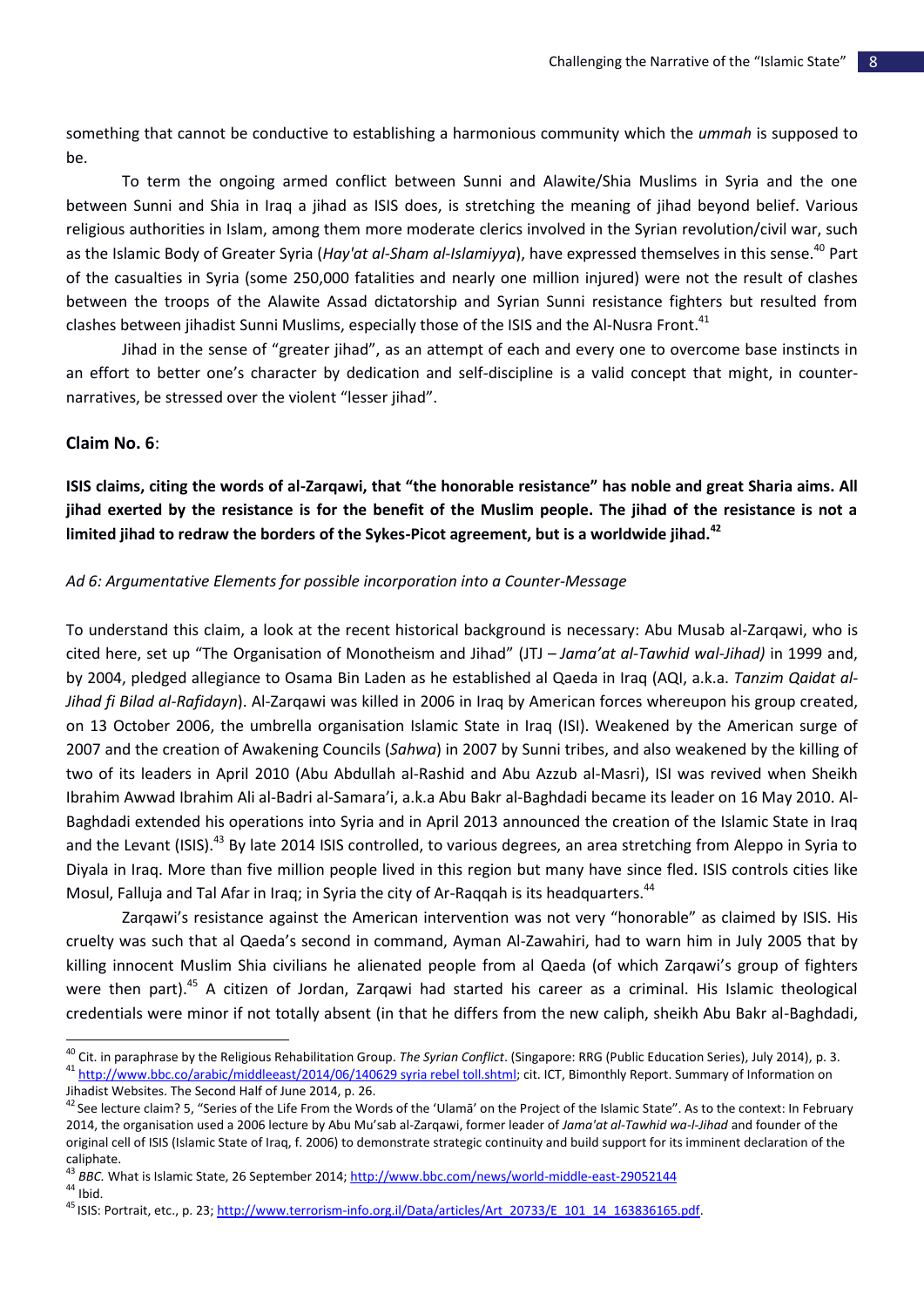who is said to hold a doctorate in Islamic studies). As to his jihad being for the "benefit of the Muslim people": most of Zarqawi's victims were Shia Muslims. He referred to them as "human scum" and "poisonous snakes". <sup>46</sup>

The reference to a "worldwide jihad" in ISIS' sixth claim makes clear that it wages a war of aggression rather than one of mere resistance. ISIS has to expand its territory by necessity as its economy model is based on continuous plunder rather than the creation of wealth on the territory it holds. Its systematic murder of tribal leaders in Iraq's al-Anbar province indicates that it seeks to terrorise and subdue Sunni Muslims there rather than work for them and with them.<sup>47</sup>

## **Claim No. 7**:

# **ISIS claims that, under present circumstances, Muslim unity becomes mandatory and that therefore it becomes a religious obligation to unify under a single leader.<sup>48</sup>**

## *Ad 7: Argumentative elements for possible incorporation into a Counter-Message*

Religious movements have a tendency to split rather than to unify and Islam is no exception to this rule. Its oldest split is the one between Sunni and Shia which is more than 1300 years old and has still not been closed. Within Sunni Islam itself there are, as within Shia Islam, sects and sub-groups, for example the Druze. There is no indication at all that they will unite in the near future. Rather, they are likely, if attacked by ISIS, either to flee or to put up a fight and offer resistance. While more than half a dozen of al Qaeda affiliates have, in recent months, declared allegiance to ISIS, recent splits among some of these affiliates indicate that not everybody is willing to throw in his lot with ISIS.

The call for unity appeals to many in the diverse Islamic worlds, but few are willing to give up their own religious traditions or national aspirations. In the 1960s, the call from Egypt's president Gamal Abdel Nasser for "Arab Unity" did not materialise. It is unlikely that such a call under a different label – religious rather than Arab ethnic – is going to succeed. A public opinion poll among Arab Muslims, conducted by the Doha-based Arab Centre for Research and Policy, surveying public opinion in seven countries, found that 85 percent of respondents had a negative opinion about ISIS.<sup>49</sup> Chances that more Muslims rally behind ISIS are small as the extreme violence (crucifixions, stonings, beheadings, amputations, rapes, mass killings of prisoners) disgust large majorities of Muslims and non-Muslims alike. When ISIS advanced in Iraq, over half a million civilians fled in one week<sup>50</sup> - hardly a sign of welcoming unity under ISIS. The Jordanian-Palestinian writer Abu Muhammad al-Maqdisi, a respected voice among Salafists, has accused ISIL of driving a wedge between Muslims – the very opposite of the unity sought by  $|SIS.51\rangle$ 

<sup>&</sup>lt;sup>46</sup> Ibid., p. 24.

<sup>&</sup>lt;sup>47</sup> To quote an analysis from the Soufan Group: "The Islamic State has given up the fiction of working with the Sunni tribes in the area, and is now waging a campaign of assassination and mass murder to blunt the ability of these tribes to oppose the group from within as it battles Baghdad and the coalition". – The Soufan Group, "War Against All: The Islamic State in Anbar". *Intelbrief,* 26 November 2014. The report noted that "… the group has murdered almost a thousand Sunni tribesman in the last month, and over 700 from just one tribe, the Albu Nimr."

<sup>&</sup>lt;sup>48</sup> This is another argument of al-Muhajir in the context of the establishment of ISIS, probably in 2006. Republished by ISIS in 2014, in lectureNo. 7.

<sup>49</sup>Monia Ghanmi. Hostility to Daesh grows among Arabs. *Magharebia*, 25 November 2014. Survey released on 12 November 2014; cit. *BBC.* What is Islamic State?, 26 September 2014[; http://www.bbc.com/news/world-middle-east-29052144](http://www.bbc.com/news/world-middle-east-29052144) .

<sup>&</sup>lt;sup>50</sup> [http://www.bbc.co.uk/arabic/multimedia/2014/06/140623 irap refugees updates.shtml](http://www.bbc.co.uk/arabic/multimedia/2014/06/140623%20irap%20refugees%20updates.shtml)</u> (Arabic); cit. International Institute for Counter-Terrorism. ICT Jihadi Monitoring Group. Periodic Review. Bimonthly Report. Summary of Information on the Jihadist Websites. The Second Half of June 2014. Herzliya: ICT, 2014 [\(www.ict.org.il\)](http://www.ict.org.il/). p. 15.

<sup>51</sup> Cit. "The slow backlash – Sunni religious authorities turn against Islamic State", *The Economist,* 6 September 2014,

<http://www.economist.com/news/middle-east-and-africa/21615634-sunni-religious-authorities-turn-against-islamic-state-slow-backlash>.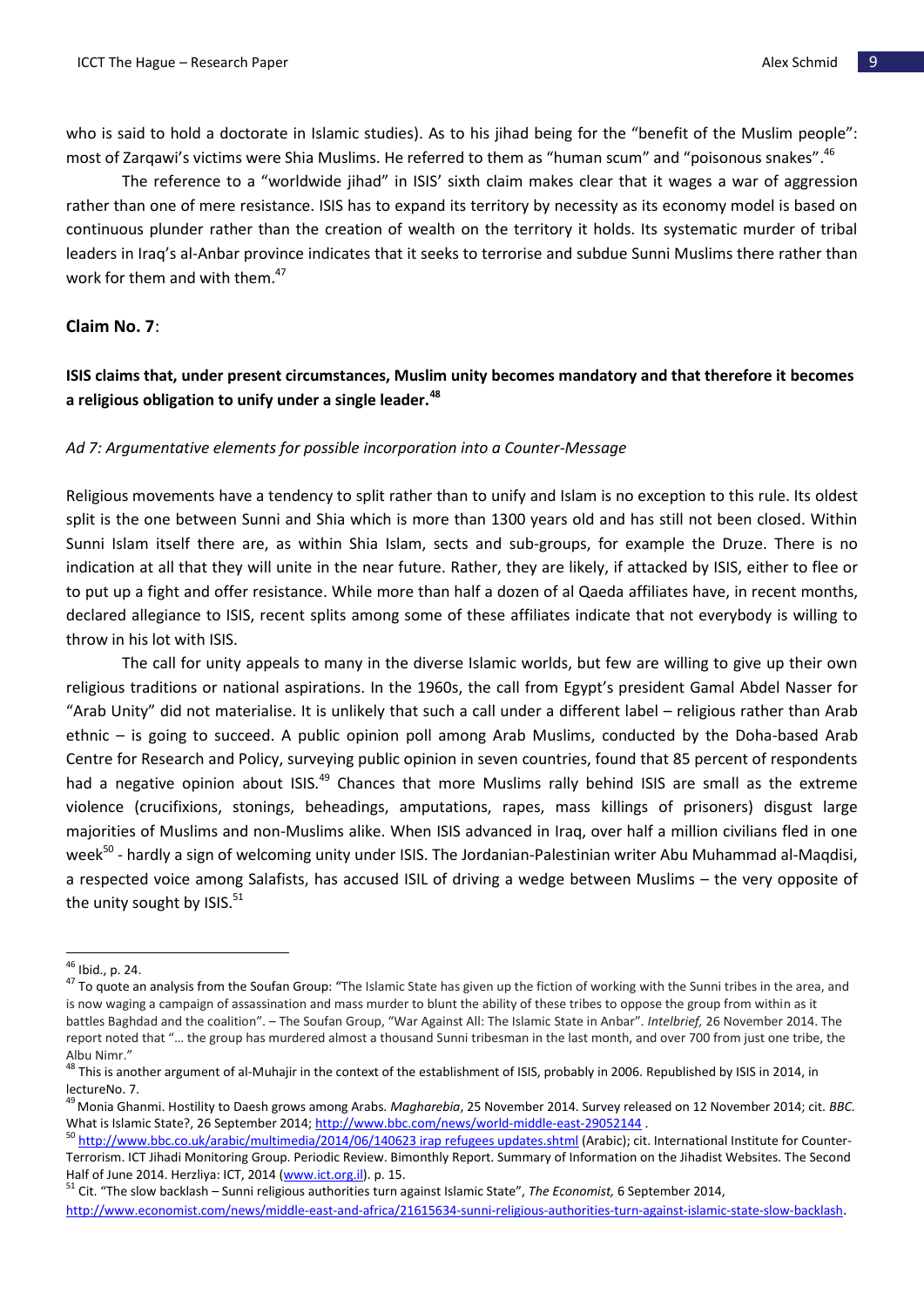## **Claim No. 8**:

 $\overline{a}$ 

## **ISIS claims to be the bearer of legitimate religious authority over all Muslims which gives it the right to reestablish the caliphate.<sup>52</sup>**

### *Ad 8: Argumentative elements for possible incorporation into a Counter-Message*

ISIS has adopted a popular variation of the jihadi standard banner used since the 1980s, a black flag with a white circle in the middle that encloses the seal of the Prophet with the words "God Messenger Muhammad". Its leader has declared himself caliph (meaning a "successor" who was meant to be the vice-regent of Muhammad). The title "caliph" has been used for Islamic rulers overseeing religious and political affairs of an Islamic community, while "caliphate" refers to the territory or state ruled by the caliph.<sup>53</sup> The caliph was originally a politico-religious leader who also acted as supreme military commander (*amir al-mu'minin*). This dual function has, however, disappeared after the reigns of the first four caliphs.<sup>54</sup> The last (Ottoman) Islamic caliphate came to an end in 1924 when Mustafa Kemal Ataturk, in his secularisation and modernisation campaign for Turkey, abolished the institution headed by the last caliph Abdulmecid II. After a hiatus of 90 years, Abu Bakr Al-Baghdadi had himself declared "caliph" of a worldwide caliphate on 29 June 2014.<sup>55</sup> According to one Islamic scholar, Rusydi 'Alyan (in his book *Al-Islam wa al-Khilafah*, 1996), a "caliph" has to have a "profound knowledge of Sharia law" (which the new caliph probably has) and "being fair, virtuous, dignified, mature and sane", which Abu Bakr al-Baghdadi has already shown not to be.<sup>56</sup>

In Islamic history the caliphate was a contested institution – three out of the first four so-called Rightly Guided (*Rashidun)* Caliphs (Umar, Uthman and Ali) died by assassination. Discord after the death of the Prophet at the time of the Rightly Guided Caliphs (632 – 661 CE) even reached a point where some of the Prophet's companions called for "jihad against the Caliph".<sup>57</sup> What ISIS presents is a "romanticized history of the Caliphate", as R. B. Furlow and his colleagues have noted. They added that ISIS portrays "….the Caliphate as a glorious, shining kingdom on a hill, while editing out inconvenient historical details that plagued the Caliphates from the

<sup>&</sup>lt;sup>52</sup> This is one of the major claims of ISIS, since legitimacy means support and fosters leadership aspirations. The ISIS power claim is based on adaptations of classical Islamic stipulations regarding the investment of a caliph and the special and general mechanisms that lend legitimacy to the investiture and proclamation of the caliph, such as "pledges of investiture" and "popular pledges of obedience". Videotaping such ceremonies and marketing them on the Internet has been instrumental for this. In addition, ISIS adapts these stipulations to modern information society-based precepts of leadership, such as management-by-objectives. – Cf. P. Holtmann, "The Different Functions of IS Online and Offline Pledges (bay'at): Creating A Multifaceted Nexus of Authority", *Jihadology.net,* 15 November 2014, [http://jihadology.net/2014/11/15/guest-post-the-different-functions-of-is-online-and-offline-plegdes-bayat-creating-a-multifaceted-nexus](http://jihadology.net/2014/11/15/guest-post-the-different-functions-of-is-online-and-offline-plegdes-bayat-creating-a-multifaceted-nexus-of-authority)[of-authority.](http://jihadology.net/2014/11/15/guest-post-the-different-functions-of-is-online-and-offline-plegdes-bayat-creating-a-multifaceted-nexus-of-authority)

<sup>53</sup> Religious Rehabilitation Group. The Fallacies of ISI Islamic Caliphate. A Brief Explanation. Singapore: RRG, October 2014, p. 5. 54 In the past, Islamic empires were often led by multiple factions, and real power was held by internal usurpers, such as the Shiite-Buwaihid emirs, who were in effective control over the Abbaside Caliphate in the tenth century. They had a "loyalty"-agreement with the Abbasid caliphs and allowed them to be nominal rulers. The Turko-Persian Seljuks dealt likewise with the Abbasids in the 11<sup>th</sup> century. - See P. Holtmann, "The Different Functions of IS Online and Offline Pledges (bay'at): Creating A Multifaceted Nexus of Authority", *Jihadology.net*, 15 November 2014[, http://jihadology.net/2014/11/15/guest-post-the-different-functions-of-is-online-and-offline-plegdes](http://jihadology.net/2014/11/15/guest-post-the-different-functions-of-is-online-and-offline-plegdes-bayat-creating-a-multifaceted-nexus-of-authority)[bayat-creating-a-multifaceted-nexus-of-authority.](http://jihadology.net/2014/11/15/guest-post-the-different-functions-of-is-online-and-offline-plegdes-bayat-creating-a-multifaceted-nexus-of-authority)

<sup>&</sup>lt;sup>55</sup> The concept of an "Islamic State" goes back to the Pakistani theologian Abdul A'la Maududi (1903 – 1979); it was originally conceived as a third way between socialism and democracy.

<sup>&</sup>lt;sup>56</sup> Cit. P. Holtmann, "The Different Functions of IS Online and Offline Pledges (bay'at): Creating A Multifaceted Nexus of Authority," 15 November 2014[, http://jihadology.net/2014/11/15/guest-post-the-different-functions-of-is-online-and-offline-plegdes-bayat-creating-a](http://jihadology.net/2014/11/15/guest-post-the-different-functions-of-is-online-and-offline-plegdes-bayat-creating-a-multifaceted-nexus-of-authority)[multifaceted-nexus-of-authority.](http://jihadology.net/2014/11/15/guest-post-the-different-functions-of-is-online-and-offline-plegdes-bayat-creating-a-multifaceted-nexus-of-authority)

<sup>57</sup> W. Madelung, *The Succession to Muhammad: A Study of the Early Caliphate*. (Cambridge: University Press, 1997), p.113; cit. R. Bennett Furlow, K. Fleischer, S. R. Corman. "De-Romanticizing the Islamic State's Vision of the Caliphate". *Center for Strategic Communication Report,* No. 1402, 27 October 2014, p.11-12[, http://csc.asu.edu/wp-content/uploads/pdf/csc1402-deromanticizing-islamic-state](http://csc.asu.edu/wp-content/uploads/pdf/csc1402-deromanticizing-islamic-state-caliphate.pdf)[caliphate.pdf](http://csc.asu.edu/wp-content/uploads/pdf/csc1402-deromanticizing-islamic-state-caliphate.pdf).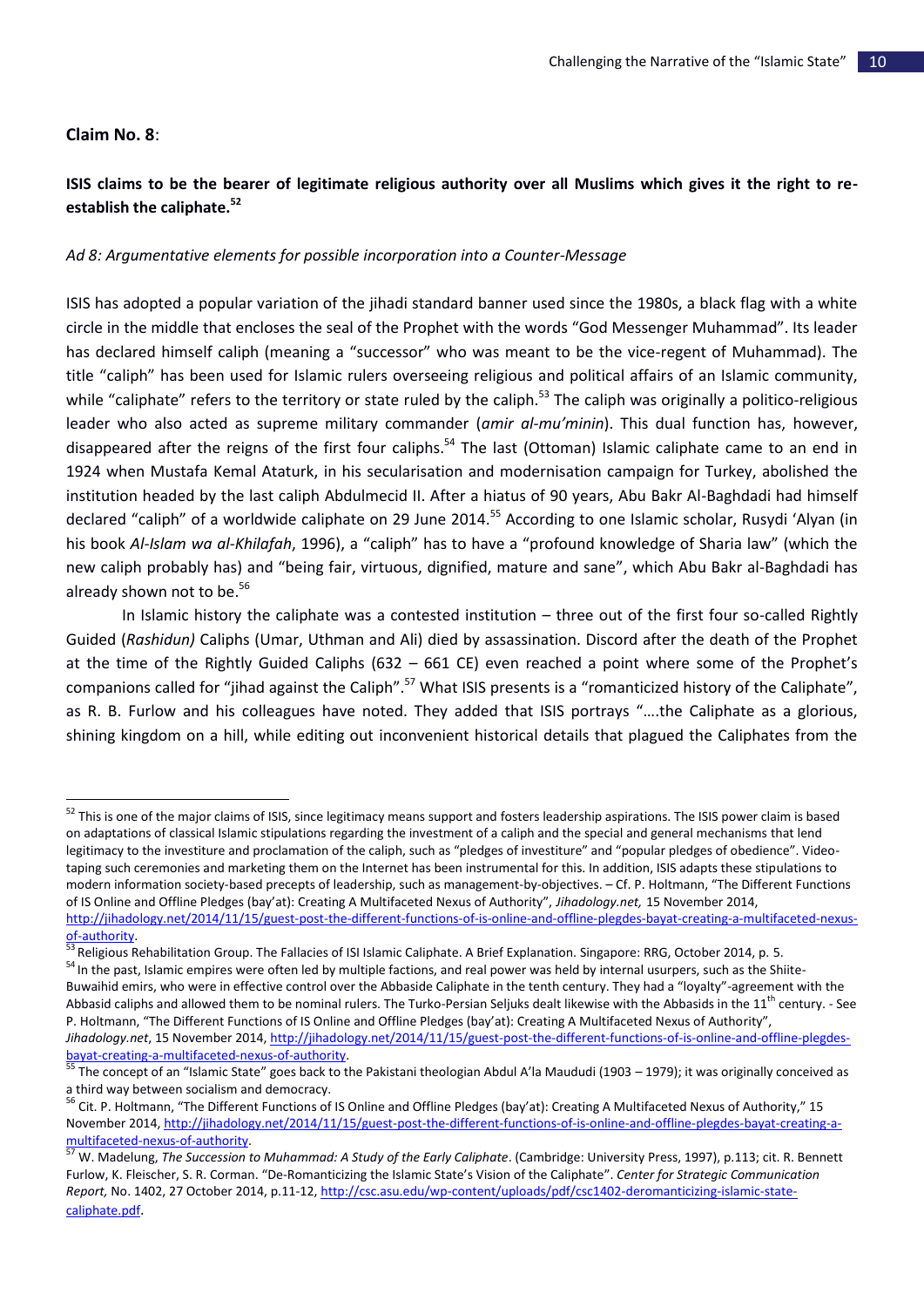time of Muhammed's death".<sup>58</sup> Many claims of ISIS refer to the Caliphate. The desire to re-establish a Caliphate has been popular in broader Muslim circles for almost a century. It was a bold move of ISIS to address this widespread wish for a new Caliphate. It has certainly helped to increase the stream of young Muslim recruits to Syria and Iraq since mid-2014.

Several ISIS claims refer to the caliphate, including the following.

## **Claim No. 9**:

**ISIS claims that the IS-caliphate is the true land of Islam and emigration (***hjirah***) to the land of Islam is obligatory. Whoever joins ISIS will find great rewards in this world and in the hereafter.<sup>59</sup>**

## *Ad 9: Argumentative elements for possible incorporation into a Counter-Message*

The claim that those who join ISIS will get heavenly rewards goes back to numerous verses in the Quran which call for fighting and claim that it is binding upon believers to fulfill God's commands and obey His leadership (*hidaya*). In exchange, believers will gain heavenly rewards in the Hereafter.<sup>60</sup> However, the IS-discourse is based on an uncompromising, literal and non-contextual interpretation of such verses and can be seriously challenged. Indiscriminate violence and brutal terrorist practices do not deserve any rewards. Credible Muslim opinion makers who interpret these verses in their respective historical and political contexts ought to be involved in any project which challenge the narrative of the Islamic State. In parallel, one should also stress that the sorry history of failed Western policies in Muslim countries must not be countered by attacks against civilians who are not responsible for the misdeeds of some members of political elites. By being self-critical one gains trust and can facilitate the task to inspire Muslim audiences to become more self-critical as well, especially towards inhuman discourses and deeds from members within their own ranks. If the IS-caliphate is indeed the "true land of Islam", moderate Muslims will find it difficult to square such a "truth" with some of the actual practices of ISIS, such as:

- *War crimes:* the mass killings of Shia prisoners of war and the ethnic cleansing of Assyrian Christians, Turkmen and Shabak Shia; beheading of foreign journalists; killing of non-believers and heretics based on ISIS' takfir ideology; destruction of places of religious worship that are not also military sites; burning of people in cages and throwing homosexuals from high buildings;
- *- Crimes against humanity:* the selling of 5,000-7,000 Yazidi women and children into slavery; attempted genocide of Yazidis whom ISIS wrongfully associated with Satan;<sup>61</sup>
- *- Human rights abuses:* among others the ill-treatment of civilians, including women and children; abduction and torture of boys from Kobane; the brainwashing of children and the recruitment of child soldiers as young as nine years old; use of people with mental or physical illnesses as suicide bombers; subjecting women to sexual violence and systematic rape.<sup>62</sup>

Large majorities of Muslims reject the tactics used by ISIS. A Pew public opinion survey held in 2013 found that "[i]n most countries where the questions [regarding legitimacy of suicide bombings in defense of Islam] was

 $^{58}$  R. Bennett Furlow, et al, op. cit., p. 1.

<sup>59</sup> IS online magazine *Dabiq*, issues 1-4.

 $^{60}$  Surat al-Tauba (9) is a key example. But the theme of rewards in return for obedience is present in the whole Quran. <sup>61</sup> "ISIL may have committed genocide, war crimes in Iraq, says UN human rights report", *UN News Centre*, 19 March 2015, [http://www.un.org/apps/news/story.asp?NewsID=50369#.VV4Yp2cw-ig.](http://www.un.org/apps/news/story.asp?NewsID=50369#.VV4Yp2cw-ig)

 $62$  Based on various accounts from the United Nations and the press.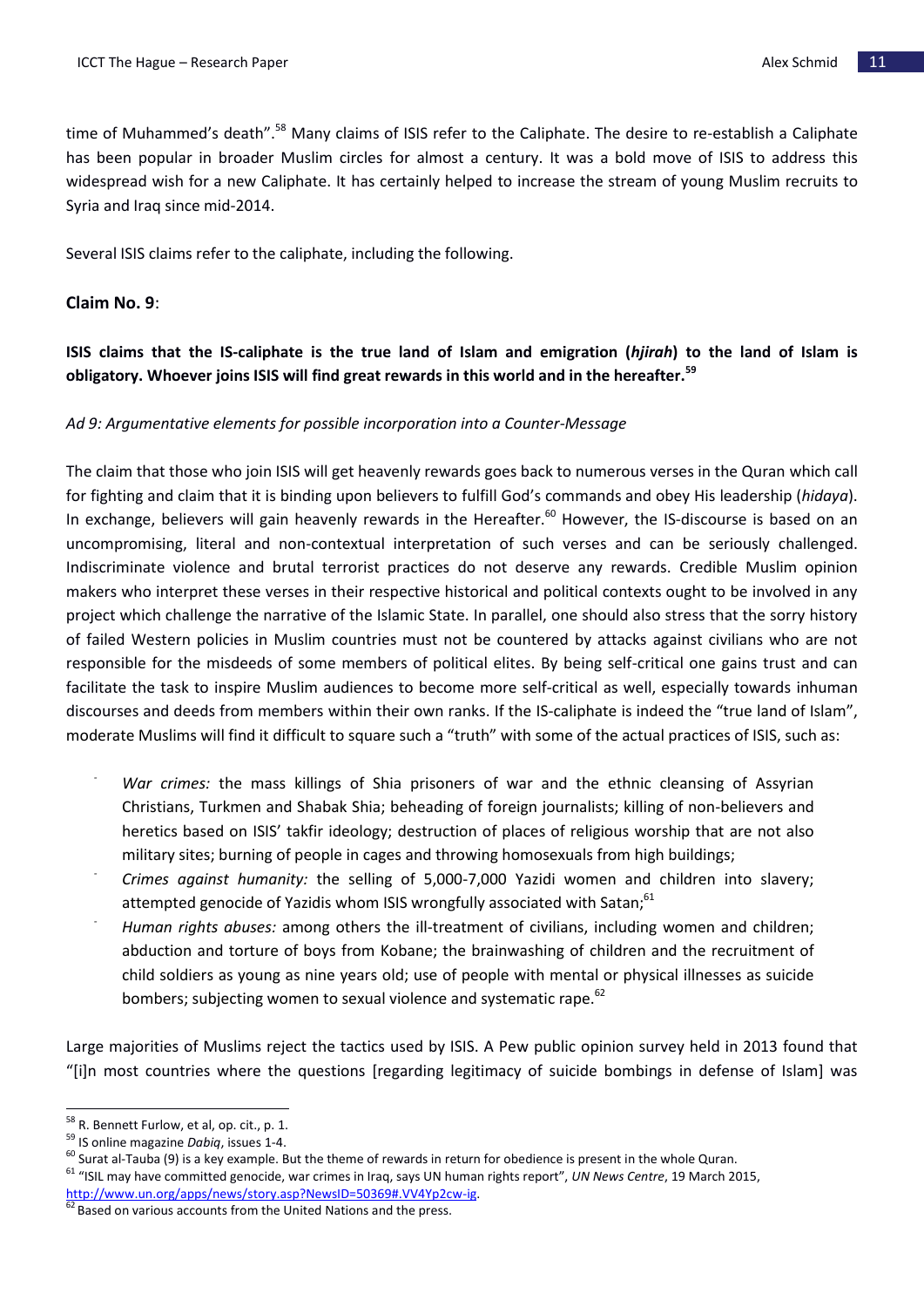asked, roughly three-quarters or more Muslims rejected suicide bombing and other forms of violence against civilians". And in most countries, according to this survey, the prevailing view is that such acts are *never* justified as a means of defending Islam from its enemies.<sup>63</sup>

The record of ISIS so far covers the full spectrum of crimes, from individual murder of children to attempted genocide. The gap between the declaratory policy of ISIS – its claim to be the "true land of Islam" – and its actual record of war crimes, gross human rights violations and crimes against humanity on the ground is probably the most powerful argument in efforts to counter the ideological narrative of ISIS. Muslim witnesses to such crimes by ISIS should be given ample voice in counter-narratives.

## **Claim No. 10**:

 $\overline{a}$ 

**ISIS claims that there is a wonderful brotherhood among ISIS-followers. Every capable person should rush forward to join this brotherhood and perform emigration (***hijrah***) to the land of jihad, or at least spiritual emigration away from the values of the infidel societies in which many Muslim live.<sup>64</sup>**

#### *Ad 10: Argumentative elements for possible incorporation into a Counter-Message*

The claim of a brotherhood among the ISIS fighters has elements of truth as it is well known that men tend to bond in battle. However, there are also tales coming from the ranks of ISIS of bitter disputes. Given the fact that Muslims fight Muslims in Syria and Iraq and jihad refers to the defense of the faith against unbelievers, it is difficult to view the conflict in Syria (and its spill-over into Iraq) as a "jihad". As the Singapore-based Religious Rehabilitation Group, in a brochure over "The Syrian Conflict" writes:

The conflict in Syria has led to confusion about the obligation of jihad among many Muslims. Many Muslims are being misled into thinking that fighting in Syria is an act of jihad. This is not true. The Syrian conflict is a sectarian war among Muslims in Syria. It is about political power and influence and determining who has control of land and resources.(…) It is not about defending the faith of the  $ummah<sup>65</sup>$ 

Some of the foreign fighters who flocked to Syria and Iraq have begun to realise this and disillusionment has set in. The tales of those who return home disillusioned are feared by ISIS. More than 100 foreign fighters who tried to make it back home have been executed by ISIS, apparently in an effort to prevent some uncomfortable truths from gaining publicity.<sup>66</sup> Among those who stay, whether or not the "wonderful brotherhood" remains "wonderful" can also be doubted. What many of these foreign fighters tend to forget are the long-term consequences of wartime traumas on their mental health. Veterans often become depressed and not infrequently suicidal without appropriate psychological counseling. The experience of many Taliban fighters who

<sup>63</sup> "The World's Muslims: Religion, Politics and Society". *Pew Research Center Religion & Public Life Project*, 30 April 2013, [www.pewforum.org/2013/04/30/the-worlds-muslims-religion-politic-society-overview/.](http://www.pewforum.org/2013/04/30/the-worlds-muslims-religion-politic-society-overview/) There are some countries in which substantive minorities think violence against civilians is at least sometimes justified. This view is particularly widespread among Muslims in the Palestinians territories (40 percent), Afghanistan (39 percent), Egypt (29 percent) and Bangladesh (26 percent). The readiness to accept violence against civilians seems to be context-dependent. It rises in places suffering from brutal state suppression, poverty and long civilwar histories.

<sup>&</sup>lt;sup>64</sup> A major claim issued in ISIS-propaganda in the Internet, especially on Twitter, YouTube and Facebook. This propaganda claim is reproduced again and again by affiliated grassroots actors as well as by the mother-organisation itself.

<sup>65</sup> Religious Rehabilitation Group. *The Syrian Conflict*. (Singapore: RRG (Public Education Series), July 2014), p. 2, [http://rrg.sg/images/pdf/home/rrg-syrian-conflict-final.pdf.](http://rrg.sg/images/pdf/home/rrg-syrian-conflict-final.pdf)

<sup>66</sup> "IS has executed 100 foreigners trying to quit: report", *Agence France Press*, 20 December 2014[, http://news.yahoo.com/executed-100](http://news.yahoo.com/executed-100-foreigners-trying-quit-report-140040461.html) [foreigners-trying-quit-report-140040461.html.](http://news.yahoo.com/executed-100-foreigners-trying-quit-report-140040461.html)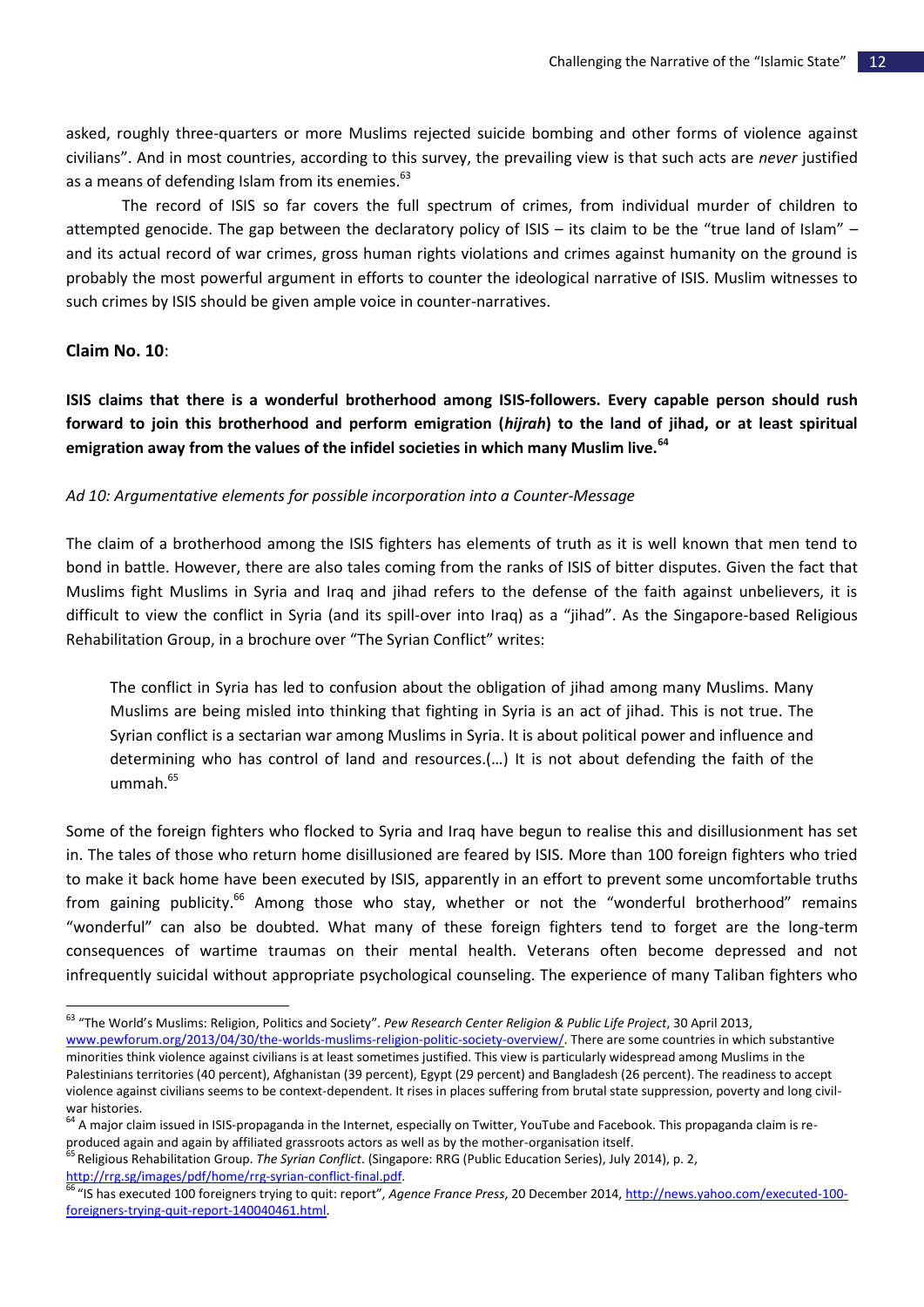became drug addicts, paranoid and depressed should be a warning to foreign fighters joining ISIS. Of course these long-term consequences will not be there for all those foreign fighters ISIS manages to trick into engaging in socalled martyrdom operations.

## **Claim No. 11**:

**The IS-caliphate is the true new nucleus of the land of Islam and emigration (***hijra***) to it is prescribed and obligatory. ISIS claims that it is an individual obligation (***wajib 'ayni***) for all Muslims skilled in Islamic legal, administrative, health and military affairs to join ISIS in order to assist in the construction of a viable state.<sup>67</sup>**

## *Ad 11: Argumentative elements for possible incorporation into a Counter-Message*

The call to perform *hijrah* – which means both emigration and withdrawal from an un-Islamic society to a Muslim one – is one of the most powerful instruments in the Islamic tradition as it implies following in the footsteps of the Prophet. ISIS makes clever use of it to lure vulnerable young Muslim to its state-building project.

It is a standard tenet of militant Salafism that jihad is the personal duty of every Muslim.<sup>68</sup> Yet mainstream Islam only knows five duties; the alleged sixth personal duty to perform jihad is based on later interpretations of jihad by medieval Islamic jurists like Ibn Taymiyya and by modern Islamists like Sayyid Qutb. It is not contained in texts from early "authentic" Islam.

Given the lack of Arabic language and military skills among many foreign fighters, many of those who have joined ISIS have been used as "cannon fodder" in frontline positions and for suicide attacks. The military pressure on ISIS has put its attempts at state-building on the backburner – where it is likely to remain.

## **Claim No. 12**:

# **ISIS claims that it is capable of hitting Western interests all over the world by means of its affiliates, with the number of highly motivated, dedicated followers growing by the day.<sup>69</sup>**

## *Ad 12: Argumentative elements for possible incorporation into a Counter-Message*

This is part of ISIS self-glorifying propaganda and psychological warfare**.** ISIS' motto is "Remaining and expanding". So far ISIS' direct attacks have been largely limited to Syria and Iraq (and, to a lesser extent, Libya, Tunisia and Lebanon). However, since mid-2014 a number of lone actors appear to have been inspired by ISIS strategic commands. They have perpetrated terrorist attacks in places as far away as Australia and Canada, in addition to those conducted in Belgium and France. This behaviour is in line with ISIS' "virtual leadership" paradigm, a long-

<sup>67</sup> IS online magazine *Dabiq,* issue 1.

<sup>68</sup> "ISIS: Portrait of a Jihadi Terrorist Organisation". *The Meir Amit Intelligence and Terrorism Information Center*, November 2014, p. 3, [http://www.terrorism-info.org.il/Data/articles/Art\\_20733/E\\_101\\_14\\_163836165.pdf.](http://www.terrorism-info.org.il/Data/articles/Art_20733/E_101_14_163836165.pdf)

<sup>&</sup>lt;sup>69</sup> As exemplified by the carrying out and marketing of several "deterrence attacks" following an ISIS order issued to affiliates via the Internet in September 2014 to attack citizens of the states which participate in the international coalition against ISIS. Examples are the murder of the French citizen Hervé Gourdel by IS-affiliate "Jund al-Khilafa" in Algeria in September 2014 and the murder of an Ansar al-Sharia leader by an ISIS-affiliate "al-Battar Group" in Libya in October 2014. See ISIS' online magazine *Dabiq* on the command to deter Muslim opponents. See also the ISIS order to attack Western citizens in their own countries: "Abu Muhammad al Adnani the Leader of Islamic State send a Message to the World – YouTube," accessed 10 October 2014, [http://www.youtube.com/watch?v=S4Zj5r3Jadw.](http://www.youtube.com/watch?v=S4Zj5r3Jadw)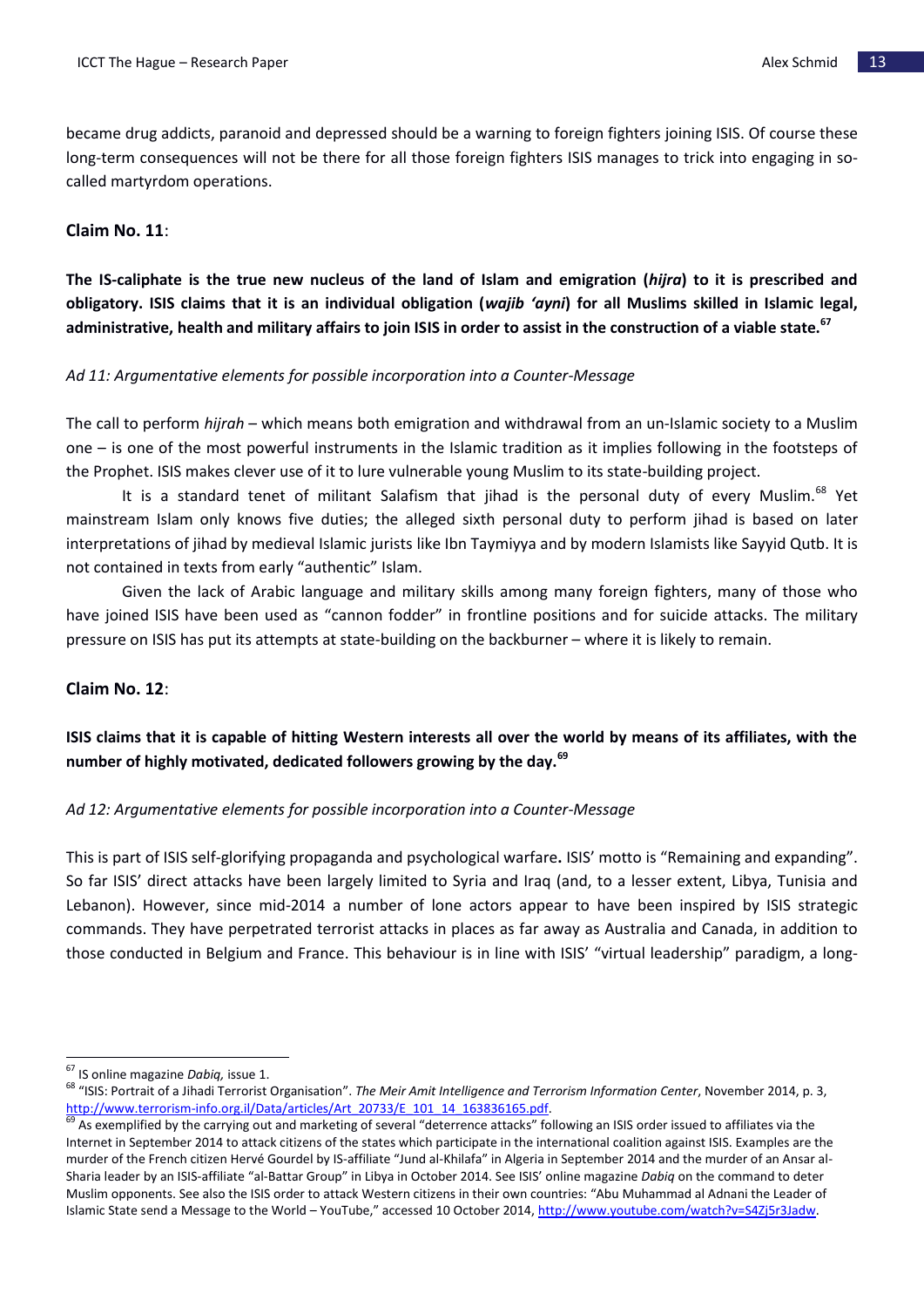range command and control pattern, in which ideology and strategic guidance via the media are supposed to inspire, if not guide supporters' attacks in the West. $70$ 

However, this strategy of provoking Western democracies backfires against ISIS goal to consolidate its "Islamic States" in parts of Syria and Iraq a viable state. Attacks in the West will only strengthen the resolve of the coalition of more than sixty states that has been brought together by the United States to fight ISIS. This coalition includes Western, neutral and Muslim countries. The escalation potential of these states is infinitely greater than the one of ISIS. By taking on the whole world, ISIS – which might have had a chance of survival as a Sunni state next to a Kurdish and a Shia state in a fragmenting Iraq – is digging its own grave. It might take months or even years but ISIS as a state (not as an underground terrorist movement) looks doomed. Losing ground in Syria and in Iraq, it is likely that ISIS might seek to regroup in other places. On the other hand, its internal divisions might break it up before it can break out. While each of its acts of terrorism has produced terror, even more so, it also produces resistance to terror. Nonetheless, in the short and medium term the group is a major destabiliser in the region. Its apocalyptic belief that the End of Times is near and that the final battle will be fought and won in Dabiq (Syria), accounts for its fanaticism.

ISIS' military strength and the degree of support it receives from former Baathist officers and Sunni tribes in Anbar is subject to speculation and dispute; one account mentions some 25,000 fighters of which about half are foreigners and the remainder come from Syria and Iraq while others arrive at higher estimates.<sup>71</sup> Of the more than 5,000 foreign fighters who came from Western countries, many have already died, some have decided to remain in the Islamic Caliphate and some have returned while others who wanted to return have reportedly been killed by ISIS to avoid that they could reveal some ugly truths upon return. How high the threat emanating from those who have returned to the West is, is difficult to assess beforehand. The claim that ISIS is "capable of hitting Western interests all over the world", has so far been an exaggeration.

## **Conclusion**

 $\overline{a}$ 

This exercise of taking a number of ISIS claims and attempting to counter them has shown the potential of this approach – not more. What is needed is a concerted and systematic approach, based on synergetic interdisciplinary teamwork, aimed at developing counter-messages, counter-speech, counter-arguments and counternarratives. Subsequently, these have to be tested with audiences that have a cultural affinity to the main target groups. As far as Western democracies are concerned, the target group consists of vulnerable young Muslims who might become foreign fighters or domestic terrorists if they are not stopped on their trajectory of radicalisation. After such testing and appropriate re-calibration of texts, counter-arguments and messages like the ones tentatively sketched here might be ready for use by credible Muslim voices who wish to engage terrorist ideologues and their potential followers with rational or faith-based arguments. It is vital that Muslim scholars are involved in all phases of developing such counter-narratives, not just at the delivery end. While the jihadist ideologues themselves might well be beyond their reach due to the fanatically closed minds ("Salafists only listen to Salafists", as one of them put it), rebellious young men tempted by Salafist jihadi messages might still be susceptible to the voice of reason, appealing to their own self-interest and to the their inner voice of humanity, the voice of their better self which is also the one of the "greater jihad".

<sup>70</sup> P. Holtmann, "Online and Offline Pledges of IS: Creating a Nexus of Authority". *RSIS-commentaries*, 2 December 2014, [http://www.rsis.edu.sg/wp-content/uploads/2014/12/CO14239.pdf.](http://www.rsis.edu.sg/wp-content/uploads/2014/12/CO14239.pdf) Together with J. Franco, "Pledges to Islamic State: Weak and Strong Alliances", *CENS-commentaries*, 12 November 2014[, http://www.rsis.edu.sg/wp-content/uploads/2014/11/CO14221.pdf.](http://www.rsis.edu.sg/wp-content/uploads/2014/11/CO14221.pdf) 

<sup>71</sup> "ISIS: Portrait of a Jihadi Terrorist Organisation", *The Meir Amit Intelligence and Terrorism Information Center,* November 2014, p. 3, [http://www.terrorism-info.org.il/Data/articles/Art\\_20733/E\\_101\\_14\\_163836165.pdf.](http://www.terrorism-info.org.il/Data/articles/Art_20733/E_101_14_163836165.pdf)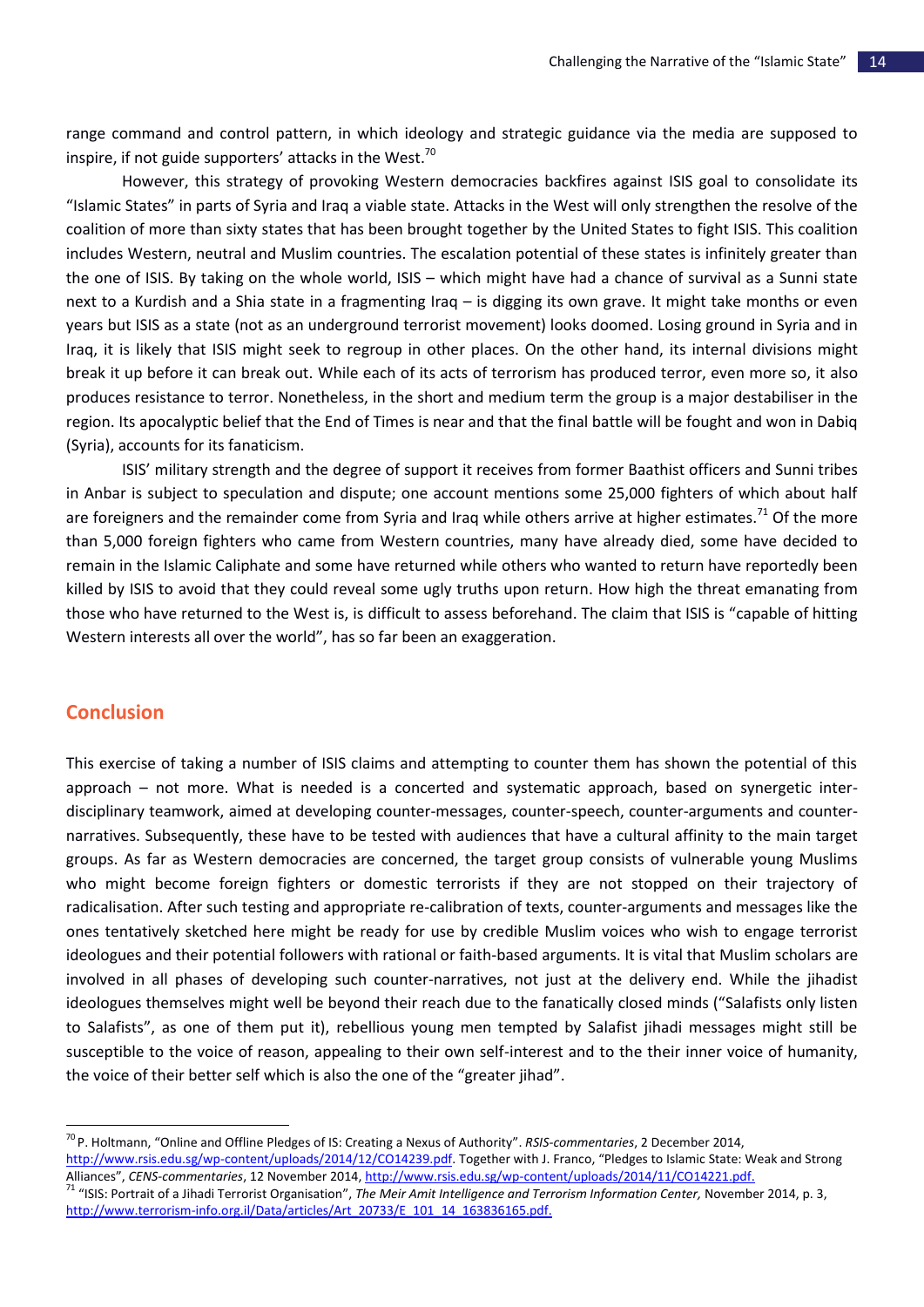Terrorism is a combination of violence and propaganda. Counter-terrorism has so far mainly targeted the former and neglected the latter. The use of kinetic force against terrorists in the "war on terror" has, in more than a decade of counter-terrorism, in many cases been unproductive and downright counter-productive in other cases. It has been very costly in terms of lives and money lost. On the other hand, efforts to counter the ideology that drives terrorism have not made much progress in all these years, for lack of funding as well as for lack of development of effective and tested soft power instruments that target the hearts and minds of would-be jihadists. It is high time to invest more in developing better counter-messages and more persuasive counternarratives which appeal to Muslims on both the emotional and the intellectual level.

Since counter-narratives are only defensive, it is even more necessary to develop credible alternative narratives – narratives that can give a new sense of purpose, meaning and hope to those who feel that they have no future in their and our societies. Those in positions of authority have to show them that we do not live in blocked societies where positive change can come only by means of violence. Policymakers have to listen not only to the grievances of young people but also address their hopes and their expectations for the future and they have to enable young people to actively shape their own future in pluralistic, open societies. The destructiveness of terrorism has to be shown to be futile and has to be opposed by a new constructiveness.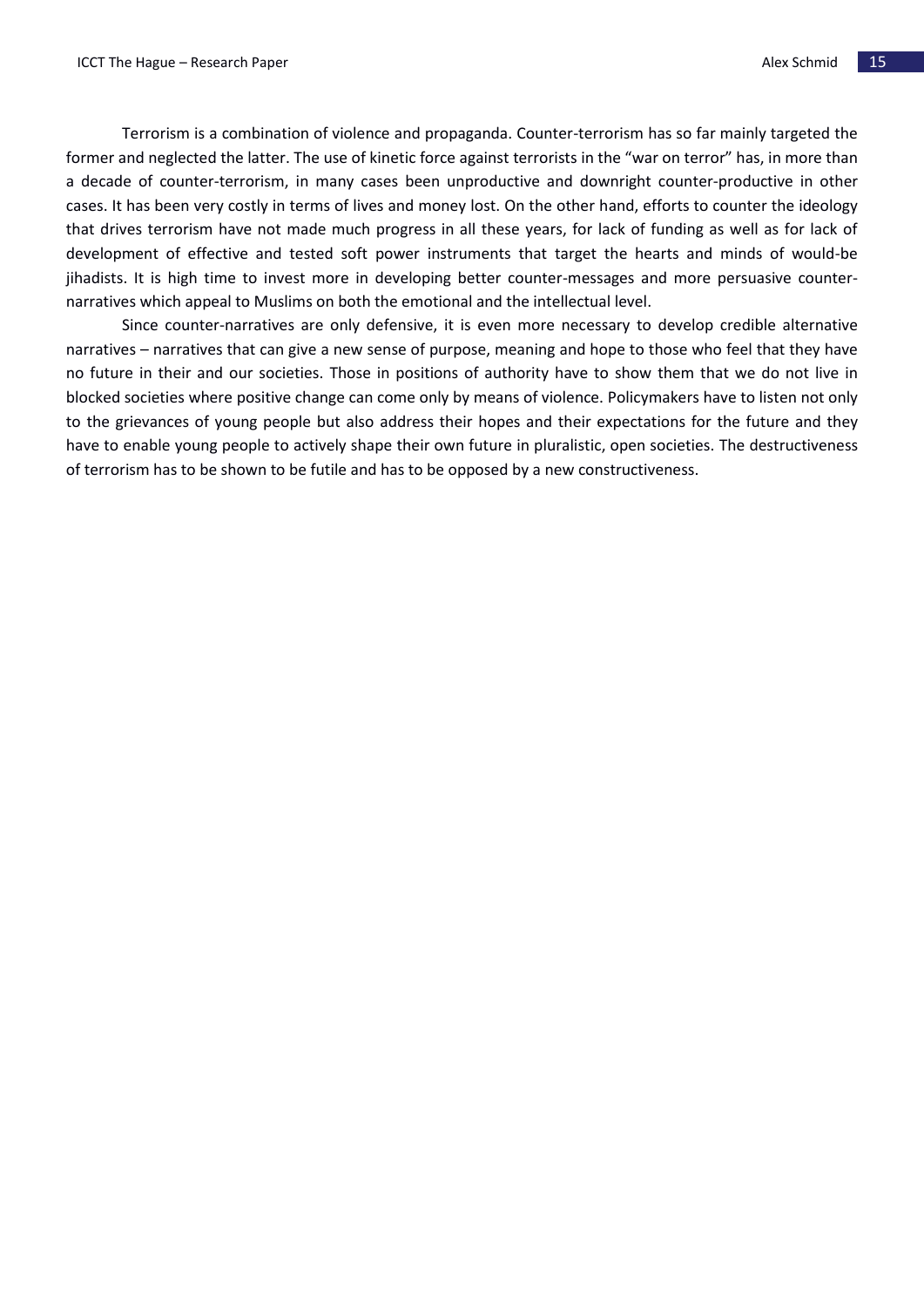# **Bibliography**

- *-* "Abu Muhammad al Adnani the Leader of Islamic State send a Message to the World", Youtube, accessed 10 October 2014 [\(http://www.youtube.com/watch?v=S4Zj5r3Jadw\)](http://www.youtube.com/watch?v=S4Zj5r3Jadw), account has been deleted since.
- *-* Al-Azmeh, A. *The Emergence of Islam in Late Antiquity*. Cambridge: University Press, 2014.
- *-* Al-Zarqawi, A. "Series of the Life From the Words of the 'Ulamā' on the Project of the Islamic State", 2006, lectures 5, 6 and 7.
- *-* BBC[, http://www.bbc.co/arabic/middleeast/2014/06/140629 syria rebel toll.shtml.](http://www.bbc.co/arabic/middleeast/2014/06/140629%20syria%20rebel%20toll.shtml)
- *-* BCC[, http://www.bbc.co.uk/arabic/multimedia/2014/06/140623 irap refugees updates.shtml](http://www.bbc.co.uk/arabic/multimedia/2014/06/140623%20irap%20refugees%20updates.shtml) (Arabic).
- *-* Beauchamp, Z. "ISIS is losing", *VOX*, 24 February 2015, [http://www.vox.com/2015/2/23/8085197/is-isis-losing.](http://www.vox.com/2015/2/23/8085197/is-isis-losing)
- *-* Bennett Furlow, R., Fleischer, K. and Corman, S. "De-Romanticizing the Islamic State's Vision of the Caliphate". *Center for Strategic Communication*, Report No. 1402, 27 October 2014, [http://csc.asu.edu/wp](http://csc.asu.edu/wp-content/uploads/pdf/csc1402-deromanticizing-islamic-state-caliphate.pdf)[content/uploads/pdf/csc1402-deromanticizing-islamic-state-caliphate.pdf.](http://csc.asu.edu/wp-content/uploads/pdf/csc1402-deromanticizing-islamic-state-caliphate.pdf)
- *-* Cordall, S. "How ISIS Governs Its Caliphate". *Newsweek*, 2 December 2014, [http://www.newsweek.com/2014/12/12/how-isis-governs-its-caliphate-288517.html.](http://www.newsweek.com/2014/12/12/how-isis-governs-its-caliphate-288517.html)
- *- Dabiq*, ISIS online magazine. Issue 1, http://www.clarionproject.org/news/islamic-state-isis-isil-propagandamagazine-dabiq.
- *- Dabiq*, ISIS online magazine. Issue 2[, http://www.clarionproject.org/news/islamic-state-isis-isil-propaganda](http://www.clarionproject.org/news/islamic-state-isis-isil-propaganda-magazine-dabiq)[magazine-dabiq.](http://www.clarionproject.org/news/islamic-state-isis-isil-propaganda-magazine-dabiq)
- *- Dabiq*, ISIS online magazine. Issue 3[, http://www.clarionproject.org/news/islamic-state-isis-isil-propaganda](http://www.clarionproject.org/news/islamic-state-isis-isil-propaganda-magazine-dabiq)[magazine-dabiq.](http://www.clarionproject.org/news/islamic-state-isis-isil-propaganda-magazine-dabiq)
- *- Dabiq*, ISIS online magazine. Issue 4[, http://www.clarionproject.org/news/islamic-state-isis-isil-propaganda](http://www.clarionproject.org/news/islamic-state-isis-isil-propaganda-magazine-dabiq)[magazine-dabiq.](http://www.clarionproject.org/news/islamic-state-isis-isil-propaganda-magazine-dabiq)
- *-* Esposito, J.L. *The Oxford Dictionary of Islam.* Oxford: University Press, 2003, http://www.oxfordislamicstudies.com/article/opr/t125/e1229? hi=6& pos=15.
- *-* Esposito, J. *Von Kopftuch bis Scharia. Was man über den Islam wissen sollte*. Leipzig: Reclam, 2006.
- *-* Franco, J. "Pledges to Islamic State: Weak and Strong Alliances", *CENS-commentaries*, 12 November 2014, [http://www.rsis.edu.sg/wp-content/uploads/2014/11/CO14221.pdf.](http://www.rsis.edu.sg/wp-content/uploads/2014/11/CO14221.pdf)
- *-* Gabriel, M. *Islam und Terrorismus*. Gräfelfink: Resch-Verlag, 2004.
- *-* Ghanmi, M. "Hostility to Daesh grows among Arabs". *Magharebia*, 25 November 2014. Survey released on 12 November 2014.
- *-* Grim, B. and Finke, R. "Religious Persecution in Cross-National Context: Clashing Civilizations or Regulated Religious Economies?" *American Sociological Review*, Vol. 72 (August 2007), pp. 633-658.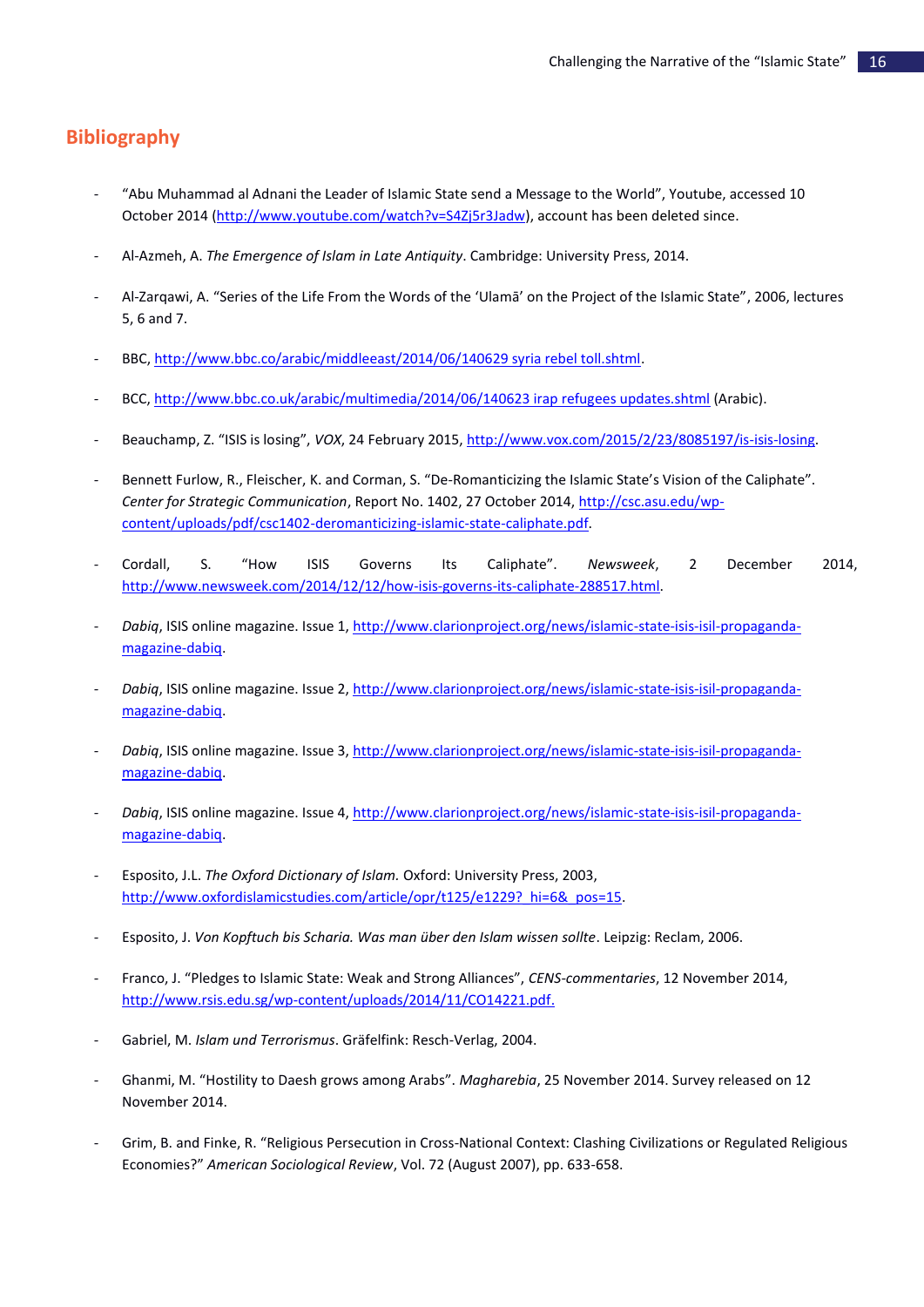- *-* Gunter, M. "Why can't we defeat ISIS", *Hurst*, 17 October 2014[, http://www.hurstpublishers.com/cant-defeat](http://www.hurstpublishers.com/cant-defeat-isis/#at_pco=cod-1.0&at_si=5479ca0c4d775ae5&at_ab=per-4&at_pos=1&at_tot=8)[isis/#at\\_pco=cod-1.0&at\\_si=5479ca0c4d775ae5&at\\_ab=per-4&at\\_pos=1&at\\_tot=8.](http://www.hurstpublishers.com/cant-defeat-isis/#at_pco=cod-1.0&at_si=5479ca0c4d775ae5&at_ab=per-4&at_pos=1&at_tot=8)
- *-* Hegghammer, T. "The Rise of Muslim Foreign Fighters. Islam and the Globalization of Jihad". *International Security*  35, no. 3, p. 53-94[, http://belfercenter.ksg.harvard.edu/files/The\\_Rise\\_of\\_Muslim\\_Foreign\\_Fighters.pdf.](http://belfercenter.ksg.harvard.edu/files/The_Rise_of_Muslim_Foreign_Fighters.pdf)
- *-* Hermann, R. "Der Koran Eine Tötungslizenz?". *Frankfurter Allgemeine Zeitung*, 9 January 2015.
- *-* Holtmann, P. "Online and Offline Pledges of IS: Creating a Nexus of Authority", *RSIS-commentaries*, 2 December 2014[, http://www.rsis.edu.sg/wp-content/uploads/2014/12/CO14239.pdf.](http://www.rsis.edu.sg/wp-content/uploads/2014/12/CO14239.pdf)
- *-* Holtmann, P. "The Different Functions of IS Online and Offline Pledges (bay'at): Creating A Multifaceted Nexus of Authority". *Jihadology.net*, 15 November 2014, [http://jihadology.net/2014/11/15/guest-post-the-different](http://jihadology.net/2014/11/15/guest-post-the-different-functions-of-is-online-and-offline-plegdes-bayat-creating-a-multifaceted-nexus-of-authority)[functions-of-is-online-and-offline-plegdes-bayat-creating-a-multifaceted-nexus-of-authority.](http://jihadology.net/2014/11/15/guest-post-the-different-functions-of-is-online-and-offline-plegdes-bayat-creating-a-multifaceted-nexus-of-authority)
- *- The Holy Quran*. Translated by Abdullah Yusuf Ali. Ware: Wordsworth Classics, 2000.
- *-* "The Jihad Cult: Why Young Germans Are Answering Call to Holy War", *Der Spiegel*, 28 November 2014, [http://www.spiegel.de/international/world/why-young-germany-are-answering-call-to-war-in-syria-a-](http://www.spiegel.de/international/world/why-young-germany-are-answering-call-to-war-in-syria-a-1003468.html)[1003468.html.](http://www.spiegel.de/international/world/why-young-germany-are-answering-call-to-war-in-syria-a-1003468.html)
- *-* International Institute for Counter-Terrorism, "ICT Jihadi Monitoring Group. Periodic Review. Bimonthly Report. Summary of Information on the Jihadist Websites. The Second Half of June 2014". Herzliya: ICT, 2014, [www.ict.org.il.](http://www.ict.org.il/)
- *-* "IS has executed 100 foreigners trying to quit: report", *Agence France Press*, 20 December 2014, [http://news.yahoo.com/executed-100-foreigners-trying-quit-report-140040461.html.](http://news.yahoo.com/executed-100-foreigners-trying-quit-report-140040461.html)
- *-* "ISIL may have committed genocide, war crimes in Iraq, says UN human rights report", *UN News Centre*, 19 March 2015[, http://www.un.org/apps/news/story.asp?NewsID=50369#.VV4Yp2cw-ig.](http://www.un.org/apps/news/story.asp?NewsID=50369#.VV4Yp2cw-ig)
- *-* "ISIS: Portrait of a Jihadi Terrorist Organization", *The Meir Amit Intelligence and Terrorism Information Center,* November 2014, [http://www.terrorism-info.org.il/Data/articles/Art\\_20733/E\\_101\\_14\\_163836165.pdf.](http://www.terrorism-info.org.il/Data/articles/Art_20733/E_101_14_163836165.pdf)
- *-* "Islamic State of Iraq and Levant" in Wikipedia (engl.), http://en.wikipedia.org/wiki/Islamic State of Iraq and the Levant.
- *-* Küng, H. *Der Islam. Geschichte, Gegenwart, Zukunft*, München: Piper, 2006.
- *-* Leggiero, K. "Countering ISIS Recruitment in Western Nations", *Journal of Political Risk* 3, No. 1 ( January 2015), [http://www.jpolrisk.com/countering-western-recruitment-of-isis-fighters/#more-699.](http://www.jpolrisk.com/countering-western-recruitment-of-isis-fighters/#more-699)
- *-* "Letter of 152 leading Islamic Scholars to Abu Bakr al Baghdadi", September 2014, [https://operationpakistan.wordpress.com/2014/10/10/letter-to-abu-bakr-al-baghdadi-by-152-leading-islamic](https://operationpakistan.wordpress.com/2014/10/10/letter-to-abu-bakr-al-baghdadi-by-152-leading-islamic-scholars/)[scholars/.](https://operationpakistan.wordpress.com/2014/10/10/letter-to-abu-bakr-al-baghdadi-by-152-leading-islamic-scholars/)
- *-* Luxenberg, C. *Die syro-aramäische Lesart des Koran. Ein Beitrag zur Entschlüsslung der Koransprache*. Berlin: Schiler, 2000.
- *-* Madelung, W. *The Succession to Muhammad: A Study of the Early Caliphate*. Cambridge: University Press, 1997.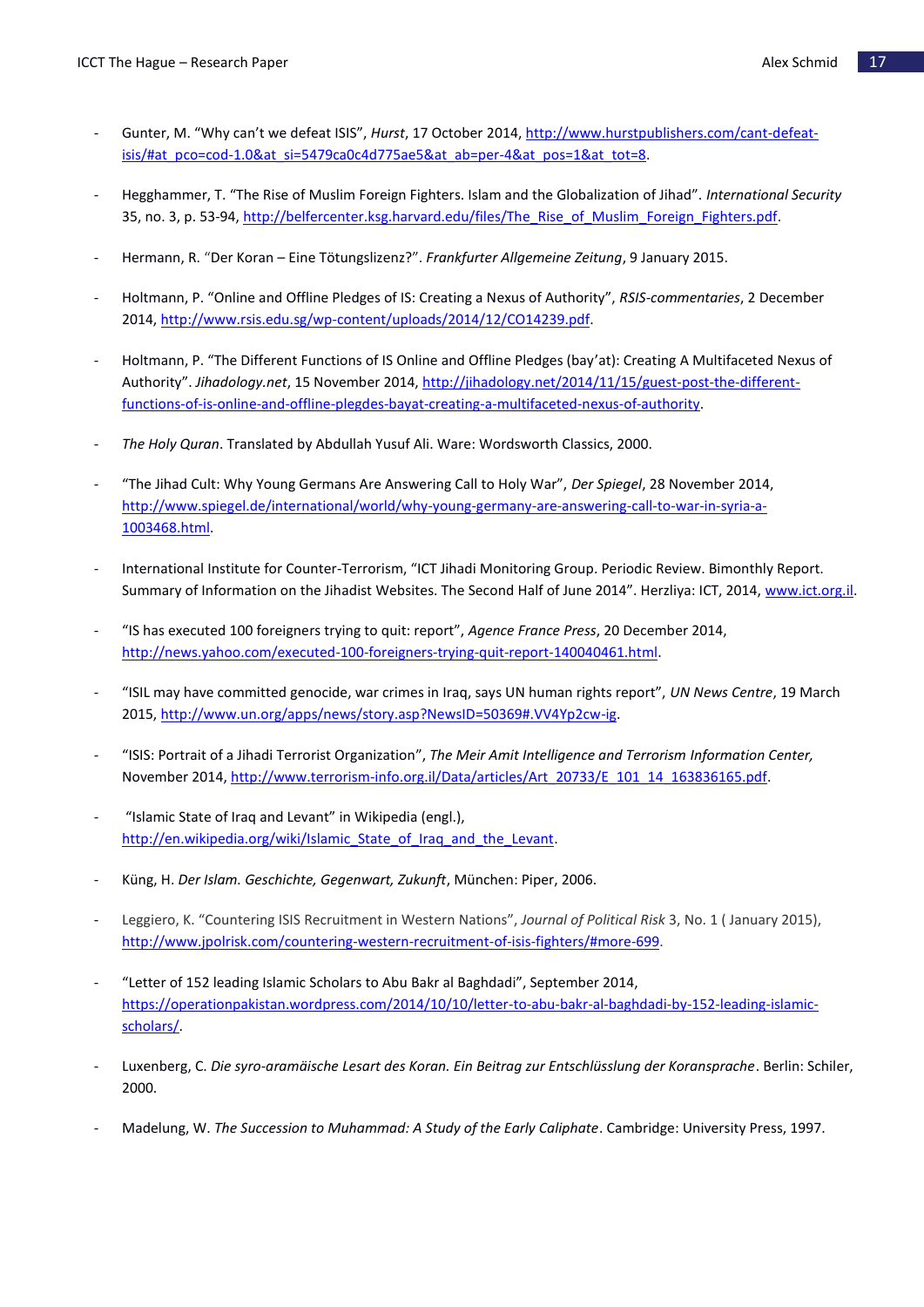- *-* Michael, V. "Islamic State: PM Tony Abbott tells UN Australia's response to terrorist group will be 'utterly unflinching'". *ABC News* (Australia), 25 September 2014[, http://www.abc.net.au/news/2014-09-25/tony-abbott](http://www.abc.net.au/news/2014-09-25/tony-abbott-speaks-at-un-general-assembly/5767576)[speaks-at-un-general-assembly/5767576.](http://www.abc.net.au/news/2014-09-25/tony-abbott-speaks-at-un-general-assembly/5767576)
- *-* Neumann, P. "Foreign fighter total in Syria/Iraq now exceeds 20,00; surpasses Afghanistan conflict in 1980s". *International Centre for the Study of Radicalisation and Political Violence, 26 January 2015,* [http://icsr.info/2015/01/foreign-fighter-total-syriairaq-now-exceeds-20000-surpasses-afghanistan-conflict-1980s/.](http://icsr.info/2015/01/foreign-fighter-total-syriairaq-now-exceeds-20000-surpasses-afghanistan-conflict-1980s/)
- *-* Nicolle, D. *Historical Atlas of the Islamic World*. New York: Facts on File, 2003.
- *-* Religious Rehabilitation Group. *The Fallacies of ISI Islamic Caliphate. A Brief Explanation*. Singapore: RRG, October 2014.
- *-* Religious Rehabilitation Group. *The Syrian Conflict*. Singapore: RRG (Public Education Series), July 2014, [http://rrg.sg/images/pdf/home/rrg-syrian-conflict-final.pdf.](http://rrg.sg/images/pdf/home/rrg-syrian-conflict-final.pdf)
- *-* Sahih Bukhari Volume 4, Book 52, Number 73; narrated by Abdullah bin Abi Aufa.
- *-* Schmitt, E. "U.S. Intensifies Effort to Blunt ISIS Message", *The New York Times,* 16 February 2015, [http://www.nytimes.com/2015/02/17/world/middleeast/us-intensifies-effort-to-blunt-isis-message.html?\\_r=0.](http://www.nytimes.com/2015/02/17/world/middleeast/us-intensifies-effort-to-blunt-isis-message.html?_r=0)
- *-* Sookhdeo, P. *Global Jihad. The Future in the Face of Militant Islam*. McLean: Isaac Publishing, 2008.
- *-* "The slow backlash Sunni religious authorities turn against Islamic State". *The Economist,* 6 September 2014, [http://www.economist.com/news/middle-east-and-africa/21615634-sunni-religious-authorities-turn-against](http://www.economist.com/news/middle-east-and-africa/21615634-sunni-religious-authorities-turn-against-islamic-state-slow-backlash)[islamic-state-slow-backlash.](http://www.economist.com/news/middle-east-and-africa/21615634-sunni-religious-authorities-turn-against-islamic-state-slow-backlash)
- *-* "The World's Muslims: Religion, Politics and Society". *Pew Research Center Religion & Public Life Project*, 30 April 2013[, www.pewforum.org/2013/04/30/the-worlds-muslims-religion-politic-society-overview/.](http://www.pewforum.org/2013/04/30/the-worlds-muslims-religion-politic-society-overview/)
- *-* Uhlmann, M. "Challenges and Possible Opportunities for Developing Effective Counter-Narrative Measures vis-à-vis the 'Islamic State' Movement". In J.-L. Marret and G. Tol eds., *Understanding Deradicalisation: Pathways to Enhance Transatlantic Common Perception and Practices*, Washington DC: Middle East Institute, 2015.
- *-* United Nations Commission on Human Rights, "Rule of Terror: Living under ISIS in Syria. Report of the Independent International Commission of Inquiry on the Syrian Arab Republic", 14 November 2014, p.13 [http://www.ohchr.org/Documents/HRBodies/HRCouncil/CoISyria/HRC\\_CRP\\_ISIS\\_14Nov2014.pdf.](http://www.ohchr.org/Documents/HRBodies/HRCouncil/CoISyria/HRC_CRP_ISIS_14Nov2014.pdf)
- *-* "UN says '25,000 foreign fighters' joined Islamist militants", *BBC*, 2 April 2015, [http://www.bbc.com/news/world](http://www.bbc.com/news/world-middle-east-32156541)[middle-east-32156541.](http://www.bbc.com/news/world-middle-east-32156541)
- *-* Vanya, A. "Beautifying Islam", *Gatestone Institute,* 20 November 2014, [http://www.gatestoneinstitute.org/4894/beautifying-islam.](http://www.gatestoneinstitute.org/4894/beautifying-islam)
- *-* "War Against All: The Islamic State in Anbar", *Intelbrief,* 26 November 2014[, http://soufangroup.com/tsg-intelbrief](http://soufangroup.com/tsg-intelbrief-war-against-all-the-islamic-state-in-anbar/)[war-against-all-the-islamic-state-in-anbar/.](http://soufangroup.com/tsg-intelbrief-war-against-all-the-islamic-state-in-anbar/)
- *-* "What is Islamic State", *BBC,* 26 September 2014[, http://www.bbc.com/news/world-middle-east-29052144.](http://www.bbc.com/news/world-middle-east-29052144)
- *-* Wikipedia, English version, lemma "fitna", [http://en.wikipedia.org/wiki/Fitna\\_%28word%29.](http://en.wikipedia.org/wiki/Fitna_(word))